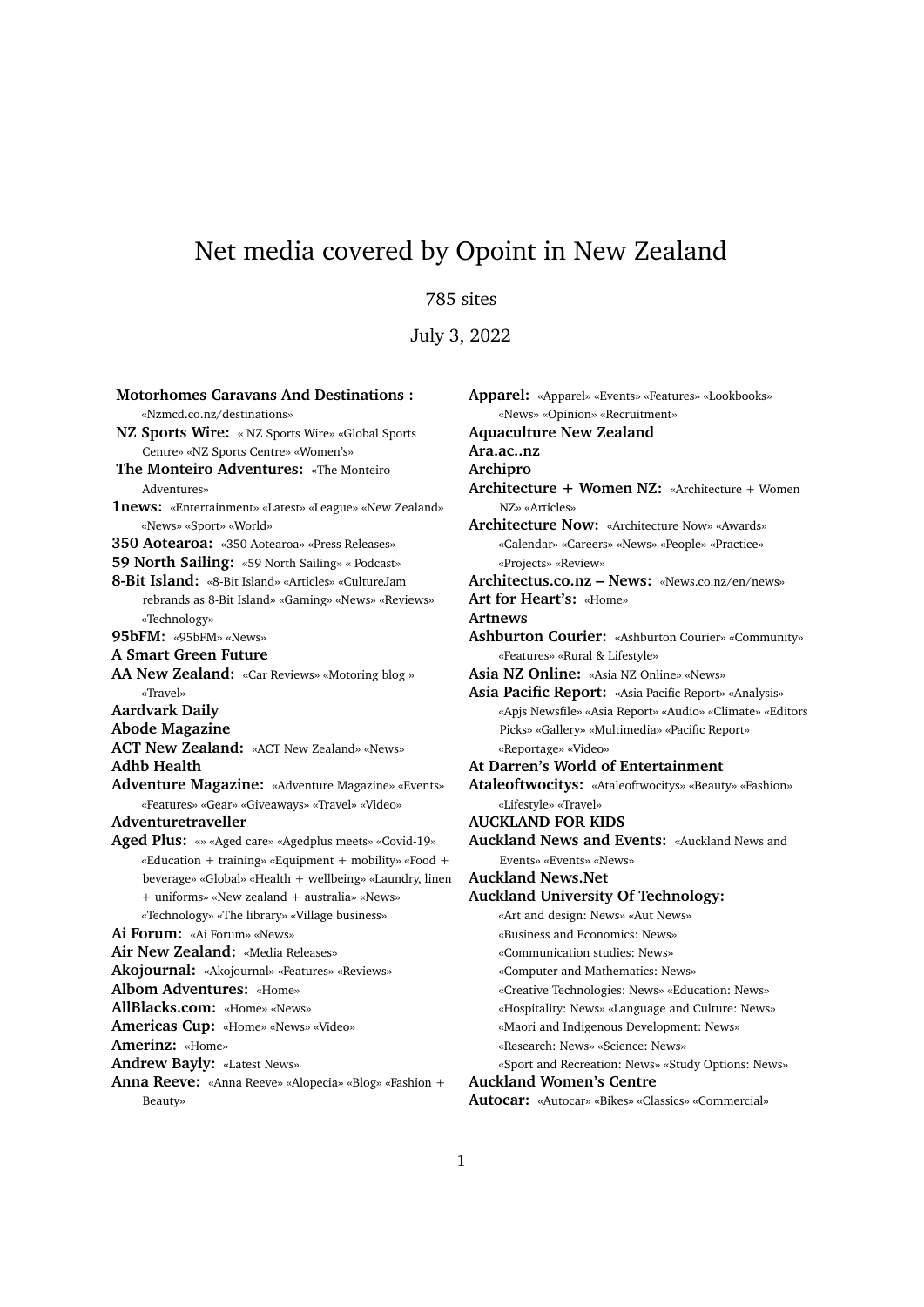«Electric» «News» «Reviews»

**Autofile:** «Home»

**AutoMuse:** «AutoMuse» «First Drives»

**Autotalk Nz:** «Autotalk Nz» «Industry News» «Statistics»

**autotrader.co.nz/c/news:** «autotrader.co.nz/c/news» «News»

### **Avenues Magazine**

**Avfoil:** «Avfoil» «Accidents» «Air Mobility» «Airplanes» «Avionics» «Drones/UAV» «Finance» «Flight Schools» «Gadgets/Tech» «Gear» «Helicopter» «HEMS» «Law Enforcement» «Maintenance» «Military»

«New Product» «News» «Press Release» «Training» **Barbara Kuriger:** «Latest News»

**Bay Driver:** «Bay Driver» «News» «Reviews & Opinion»

**Baybuzz:** «Baybuzz» «Articles»

**Be the inspiration:** «Home» «News»

**Beauty Bible**

- **BeautyEQ:** «BeautyEQ» «Beauty-iq-1» «Blog» «Hair» «Living-1» «Nails» «Skincare» «Travel» «Treatments» «Trudis-edit» «Well-Being»
- **Beehive.govt.nz:** «Beehive.govt.nz» «Features» «Minister» «Prime-Minister» «Releases» «Speeches»
- **Beyonddrive:** «Beyonddrive» «Automotive» «Marketing» «PR News»
- **Big**

**Bike Auckland:** «Bike Auckland» «Central Auckland» «Skypath» «West Auckland»

**Bikesportnz.com:** «Bikesportnz.com» «ATV» «Coming Events» «CrossCountry News» «Enduro News» «Motocross News» «Motorcycle Clubs» «Photography» «Road Racing News» «Speedway News» «Supercross» «SuperMoto News» «Touring News» «Trials News»

## **Bill Bennett**

**Billie NZ:** «Billie NZ» «Culture» «Life» «Style» «Wellness» **Bioenergy:** «Home» «News»

**Boating NZ:** «Boating NZ» «Articles» «Boat reviews» **Booksellers**

**Bopbusinessnews.co..nz:** «Bopbusinessnews.co..nz» «Credit Management» «Franchising» «Human resources» «Intellectual property issues» «Money matters» «News» «Tech Talk»

**Bopdhb:** «Bopdhb» «Media Releases»

**BRANZ Build Magazine:** «BRANZ Build Magazine» «Features» «latest»

**Brave New Coin**

**Bride And Groom :** «Bride And Groom » «Sitemap»

**Britomart:** «Britomart» «News»

**Btob.co..nz:** «Btob.co..nz» «Blogs» «Business» «Features» «Legal» «News» «Politics»

**Builders Base:** «Builders Base» «News»

**Building Officials Institute of New Zealand Building Today Magazine:** «Building Today Magazine» «BCITO» «Building Blog» «Chief's Chat» «Columns» «Human Resources» «Industry News» «Latest News» «Legal» «Products» «Recruitment» «RMBA» «Ruminations» «Sage Advice» **Bunny Eats Design Business Desk Business.scoop:** «Business.scoop» «PressRelease» **Café Pacific Cam Mansel Cambridge News:** «Cambridge News» «News» «Opinion» «Sport» **Campaign Brief Nz:** «Campaign Brief Nz» «Agencies» «Archive» «Awards» «Campaigns» «Expat News» «New Business» «News» «Opinion» «People» «People Moves» «Seen+Noted» «TVC Production» **Canstar.co..nz Capital Magazine:** «Capital Magazine» «CPotY» «Culture» «Edibles» «Explore» «Lifestyle» «Matters» «People» «People» «Spaces» **Carbon News:** «Carbon News» «Agriculture» «Australia» «Carbon News In Depth» «Cities» «COP 21» «COP 22» «Energy» «Fishing» «Forestry» «Industry» «International» «Latest science» «New Zealand» «News Direct» «Other Markets» «Pacific» «Paris Agreement» «Policy Development» «Technology» «The Innovators» «Transport» «Water» **Careers:** «Careers» «Education and training» «How to get a job» **Carmen Huter:** «Blog» **CathNews New Zealand:** «Features» «Home» «New Zealand» «Opinion» «Pacific» «World News» **Ccdhb:** «Ccdhb» «News and Media releases» **Cdhb:** «Cdhb» «Health News» **Cfotech New Zealand:** «Cfotech New Zealand» «Rss» **Channel39:** «Channel39» «Business» «Community» «Election» «International» «Interview» «Local» «Local Body Elections» «National» «News» «Sport» **ChannelLife NZ**

**Chineseherald:** «Chineseherald» «生活» «移民教育» «自<sup>媒</sup> 体» «财经房产» «国际» «娱乐» «新西兰» «旅游人文»

**Chinesenzherald.co..nz:** «Chinesenzherald.co..nz» «生 <sup>活</sup> (Lifestyle)» «自媒体 (Socialmedia)» «国<sup>际</sup> (International)» «娱<sup>乐</sup> (Entertainment)» «房<sup>产</sup> (Property)» «新西兰 (New-zealand)» «旅游 (Travel)»

**Chris Bishop:** «Chris Bishop» «Hutt Valley News»

**Chris Lynch Media Christchurchnz**

**Christian Youth Camps**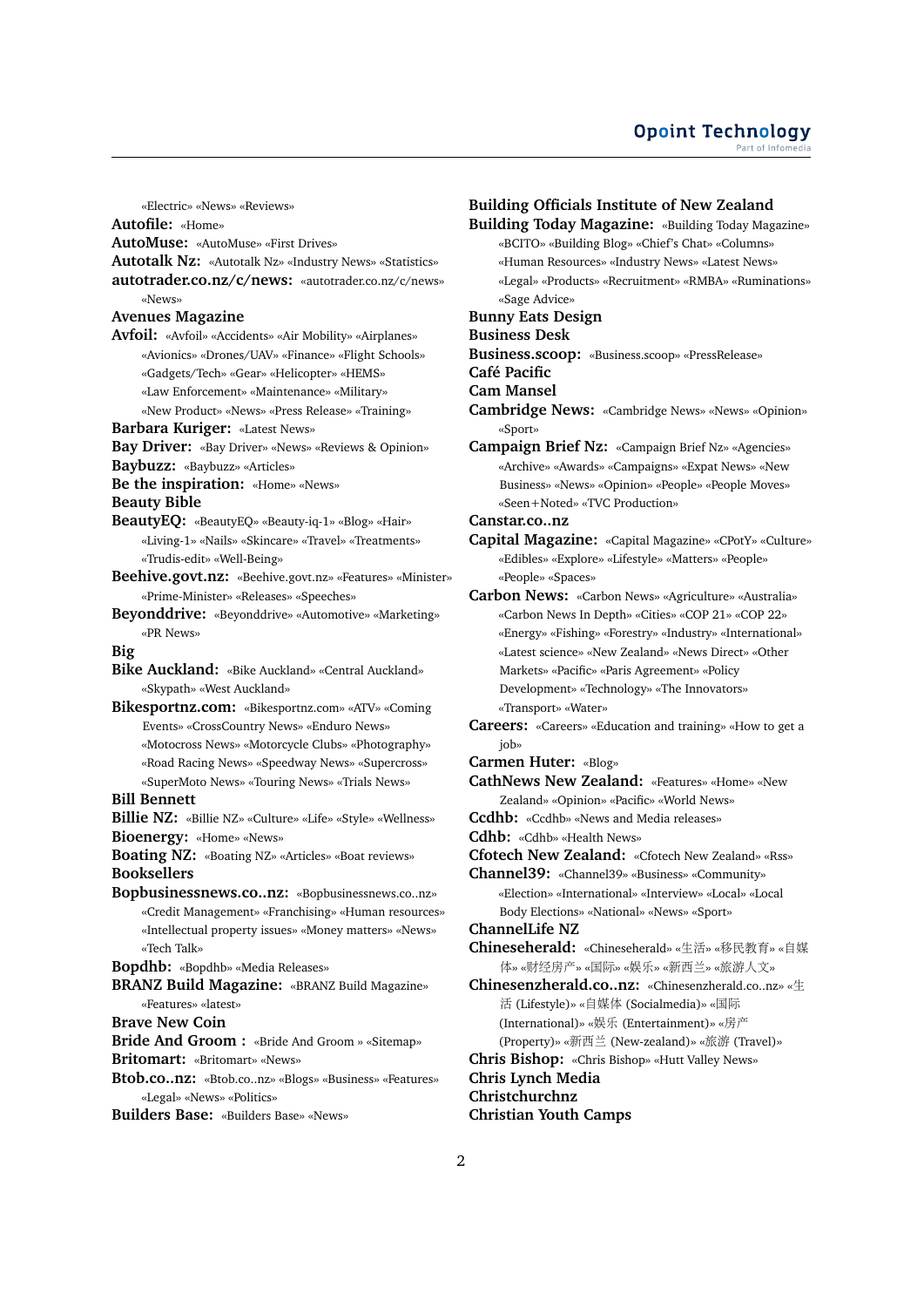- **CIO New Zealand:** «Analytics» «Blogs» «Home» «News» «Podcasts»
- **Cityscape:** «Cityscape» «Arts & Culture» «Blog» «Explore» «Fashion & Wellbeing» «Food & Drink» «Home & Lifestyle» «What's On»

**Civil Contractor:** «Civil Contractor» «News»

## **Climate Justice Aotearoa**

- **Climatescience.org..nz**
- **Clutha Leader:** «Clutha Leader» «Lifestyle» «News» «Sport»
- **Coast & Country News:** «Coast & Country News» «Blogs & Opinions» «News»
- **Coast NZ:** «Coast NZ» «All Life» «Book Reviews» «Breakfast with Brian Kelly» «Coast Kitchen» «Coast Music Quiz» «Contributors» «Days with Lorna Subritzky» «Drive with Murray Lindsay» «Entertainment» «Fitness» «Food & Recipes» «Health» «Home» «Money» «Motoring» «Movie Reviews» «Music» «News» «Nights with Rick Morin» «Photos» «Real Estate» «Safety» «Shows» «Technology» «Travel» «Videos» «Well Being» «What's On» «Win» «Wine»

## **Colin James**

**Community Research:** «News» «Researcher stories»

**Computerworld New Zealand:** «Careers» «Cloud» «Frontpage» «Mobility» «Office Software» «Windows»

**Construkt.nz – News:** «News»

**Consumer Nz:** «Consumer Nz» «Sitemap»

**Contextarchitects.com**

**Contractor Magazine NZ:** «Contractor Magazine NZ» «Bulldozer» «Business Matters» «Classic Machines» «Contractor» «Excavators» «Feature» «Forgotten companies» «Heavy Haulage» «Heavy Haulage update» «Heritage NZ» «Heritage Trails» «Historical» «Immigration» «Innovations» «Motorscrapers» «NZTA project» «Project» «Roading» «Tractors» «Training» «Upfront» «Workplace Safety»

**Corporate Traveller**

**Countiesmanukau:** «Countiesmanukau» «News» **Country TV**

- **Coup De Main Magazine:** «Australia» «Fashion» «Home» «Music» «Uk» «Usa» «We heart»
- **Covernote:** «Covernote» «IBANZ Live News»

**Crave!**

**Critic Te Arohi:** «Critic Te Arohi» «Art» «Books» «Culture» «Dunners» «Features» «Film» «Food» «Games» «Music» «News» «NZ» «Performance» «Politics» «Sports»

# **Croaking Cassandra**

**CrossFit Birkenhead**

**Crux:** «Home»

**Cuisine Magazine:** «Cuisine Magazine» «Features»

«News» «Travel & Lifestyle»

**D-Photo:** «D-Photo» «How to» «News»

- **Daily Encourager:** «Daily Encourager» «Arts & culture» «Business & Innovation» «Education» «Global» «Health» «Our Planet» «People» «Science & Technology» «Stimulate and inform»
- **DairyNZ:** «DairyNZ» «All News» «Effluent Systems» «Environment» «Farm Enviro Walk» «Land Management» «News» «Responsible Conversions» «View all» «Waste Management» «Water Use» «Waterways»
- **Deals on Wheels:** «Construction» «News & Reviews» «Trucks»

#### **Debate Magazine**

**Deer Industry:** «Events» «News»

- **DEMM (NZ):** «DEMM (NZ)» «All issues» «Automation and control» «Electrical technology» «Energy efficiency» «Environmental» «Equipment» «Food & beverage» «General» «General engineering» «Health & safety» «Hydraulics and pneumatics» «Industry 4.0 / iot» «Maintenance matters» «Manufacturing» «Motors & drives» «News» «Product watch» «Sponsored» «Thermal imaging»
- **Democracy Project:** «Democracy Project» «Economy» «Election » «Foreign affairs » «Health » «Nz Politics Daily» «Opinion » «Parliament and governance » «Political parties » «Society and culture » «Uncategorised »
- **Department Of Conservation:** «Department Of Conservation» «Blog» «Media Releases»

# **Depositrates**

- **DILLON DOPT**
- **Dilworth:** «Clinical Articles»

**Dish:** «News + Reviews»

**Diversions**

**Dominion Post:** «Dominion Post» «Business» «Business Rss» «Capital Life» «Comment» «Culture» «Hawkes Bay» «News» «Oddstuff» «Promotions» «Sport»

**Drinksbiz Magazine**

- **Drivelife:** «Drivelife» «Advice» «Automotive News» «Car» «Car reviews» «Concepts and designs» «Events» «Formula One» «Hatchbacks» «Hybrids and electric» «Motorbike» «Motorbikes» «Motorsport» «Motorsport Nz» «Nzv8 Touring Cars» «Offroad and utes» «Product Review» «Sedans and wagons» «sportscars and supercars» «Suvs and mpvs» «Tech» «Technology»
- **Driven:** «Driven» «Advice» «Car Care» «Classic cars» «Motorsport» «News» «Reviews»

**Drivesouth:** «Drivesouth» «Industry News» «Latest News» «Motorsport» «Recent Blogs» «Reviews» «Roadtests» **Dunedin.govt.nz:** «Dunedin.govt.nz» «Services» **E Commerce News**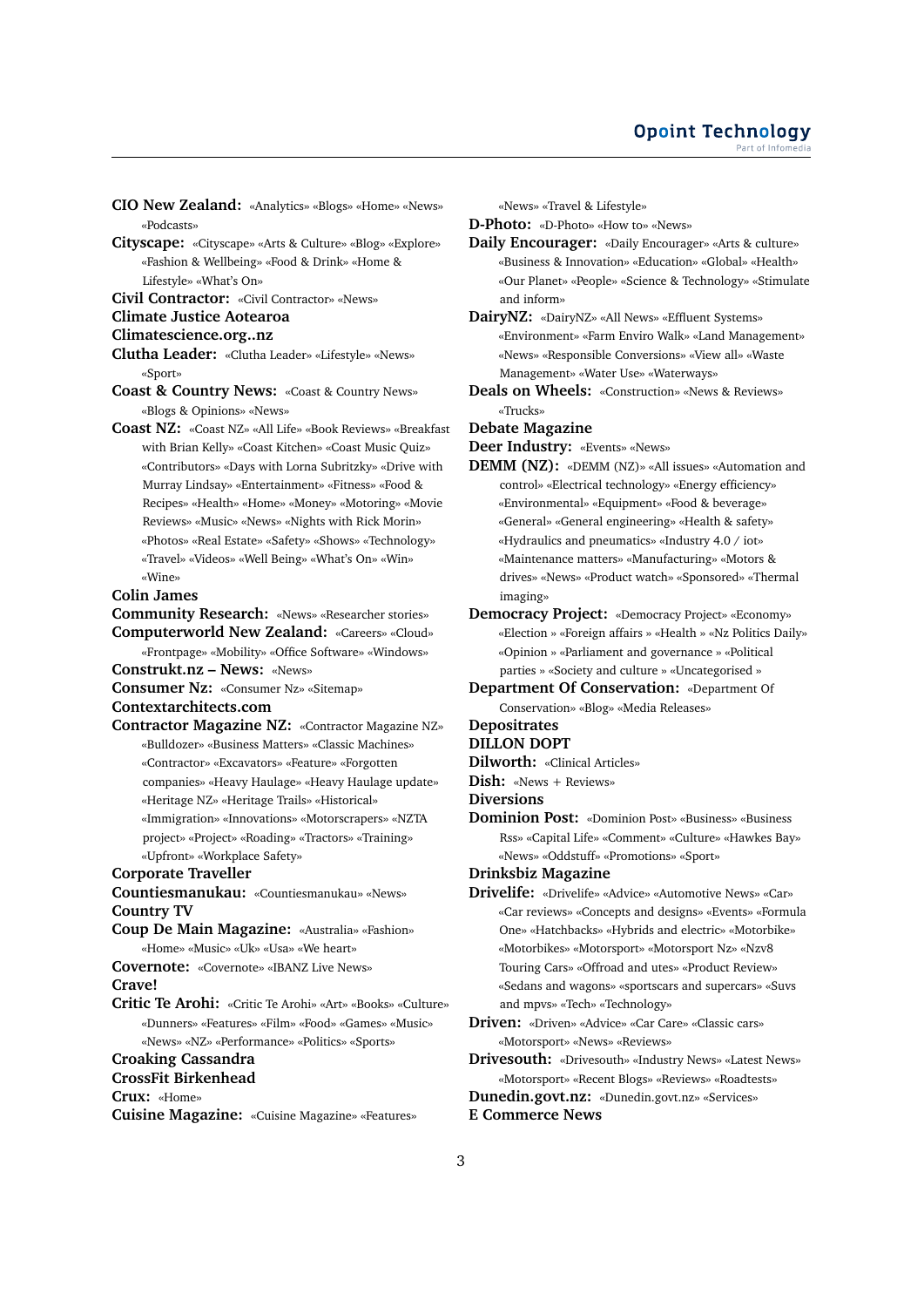**E-Tangata**

**EastLife:** «Business» «Fashion, Beauty & Health» «Food & Dining» «Home» «Inside eastlife» «Lifestyle» «Win!»

**Easy Freight**

**Eat It Auckland**

- **ECO New Zealand:** «ECO New Zealand» «News»
- **Education Aotearoa:** «Education Aotearoa» «Blogs and News» «Magazine» «Resources»
- **Education New Zealand:** «Education New Zealand» «0-6 years Early Learning» «16+ years Further Education» «5-19 years School»
- **Education Review Office:** «Education Review Office» «Early learning(link is external)» «Maori-medium(link is ¯ external)» «Parents(link is external)» «Schools(link is external)»
- **Eminetra New Zealand:** «Eminetra New Zealand» «Business» «Entertainment» «Health» «Lifestyle» «New Zealand» «Tech» «World»
- **Employment Today HR Solutions:** «News»
- **Engineering New Zealand:** «Engineering New Zealand» «Learning & Events» «News & Insights»
- **Ensemble:** «Beauty» «Culture» «Fashion» «People» **Entrustnz**
- **Environment Canterbury:** «Environment Canterbury» «News»

**Epluribus:** «Gadgets» «Geekery» «News» «Reviews»

**Equestrian Sports New Zealand:** «Equestrian Sports New Zealand» «Eventing Series» «General» «Jumping & Show Hunter» «Jumping Series» «National Championships» «News» «News» «News» «Newsletter» «Rules / Rule Changes» «Trans-Tasman» «Young Rider»

- **Evening Report:** «Evening Report» «Analysis» «Editor's Picks» «Editorial» «Features»
- **Eventfinda NZ:** «Home» «News»

## **Evimero Life**

**Evs Beyond**

**Expedia:** «Expedia» «a Blog to Watch» «Adventure» «Africa» «Asia» «Australia» «Celebration» «Central America» «Europe» «Experiences» «Explore» «Food» «India» «Listopedia» «New Zealand» «Oceania» «Relax» «Shopping» «South America» «UK» «USA & Canada»

**Explosion Network:** «Explosion Network» «All reviews» «Articles» «Game reviews» «Movie &tv news» «Movie reviews» «News» «Nintetendo news» «Play station news» «Tv reviews» «Xbox news»

**Export and Trade Handbook :** «Export and Trade Handbook» «Chapters» «News»

**Exporter Today:** «Exporter Today» «Articles» «Asian market» «Awards» «China market» «Events» «Exporter Profile» «Featured» «Finance» «Finance» «Freight &

Logistics» «Freight and Logistics» «General» «Importing» «In the News» «IP» «Marketing» «News »» «NZ Exporter Profiles» «NZ market» «Sales & Marketing» «Supplied Content» «Technology» «UK & European market» «US market» «Useful Links» «Viewpoint»

**Extinction Rebellion New Zealand:** «Extinction Rebellion New Zealand» «NEWS» «PRESS»

**EyeContact**

# **Family Times**

- **Farm Trader:** «Dealers» «Events» «Features» «Finance» «Insurance» «News» «News & Reviews» «Reviews»
- **Farmers Weekly:** «Farmers Weekly» «Agri Business» «News»

**Farmlands:** «Farmlands» «Latest News»

- **Fashion Quarterly:** «» «Arts» «Beauty + wellness» «Dining + drinks» «Hair» «Life + culture» «Lifestyle» «News» «News» «News» «News» «Relationships» «Runway» «Shopping» «Skincare» «Street style» «Travel» «Wellness»
- **Fashionunited.nz:** «Fashionunited.nz» «Business» «Culture» «Fairs» «Fashion» «People» «Retail» «TRENDS» «Video»
- **FashioNZ:** «FashioNZ» «20 Years» «Advice» «Beauty» «Beauty Advice» «Beauty Interviews» «Beauty News» «Competitions» «Competitions» «Competitions» «Education and Training» «Fashion» «Features» «Interviews» «Opinion» «Podcasts» «Project Runway» «Style File» «Stylists» «Stylists» «View More» «View More» «View More» «View More» «Wellness» «Win» «Winners»
- **Federated Farmers of New Zealand:** «Federated Farmers of New Zealand» «News» «Speeches»
- **Feds News:** «Feds News» «Agri Business» «Arable, Grains & Seeds» «Biodiversity» «Biosecurity» «Climate Change» «Community» «Compliance» «Councils» «Dairy» «Economy» «Education» «Elections» «Employment» «Environment» «Exports» «Forestry» «Freight» «Health and Wellness» «Horticulture» «Local» «Maori Agri Business» «Marketing» «Meat» «Mycoplasma Bovis» «National» «On Farm» «Opinion» «People» «Pest Control» «Politics» «Rates» «Roading» «Shipping» «Tax» «Telecommunications» «Trade» «Training» «Transport» «Water» «Wool»
- **Femme Fitness & Lifestyle:** «Femme Fitness & Lifestyle» «Active» «Books» «Entertainment» «Fabulous Beauty Finds» «Features» «Femme» «Financial» «Fitness» «Food & Wine» «Health & Beauty» «Holistic Health» «Lifestyle» «Mind Coach» «Pregnancy & Beyond» «Spa Profile» «Travel» «Weddings»
- **Fennec & Friends:** «Fennec & Friends» «Entertainment» «Fashion & Beauty» «Food & Leisure» «Win»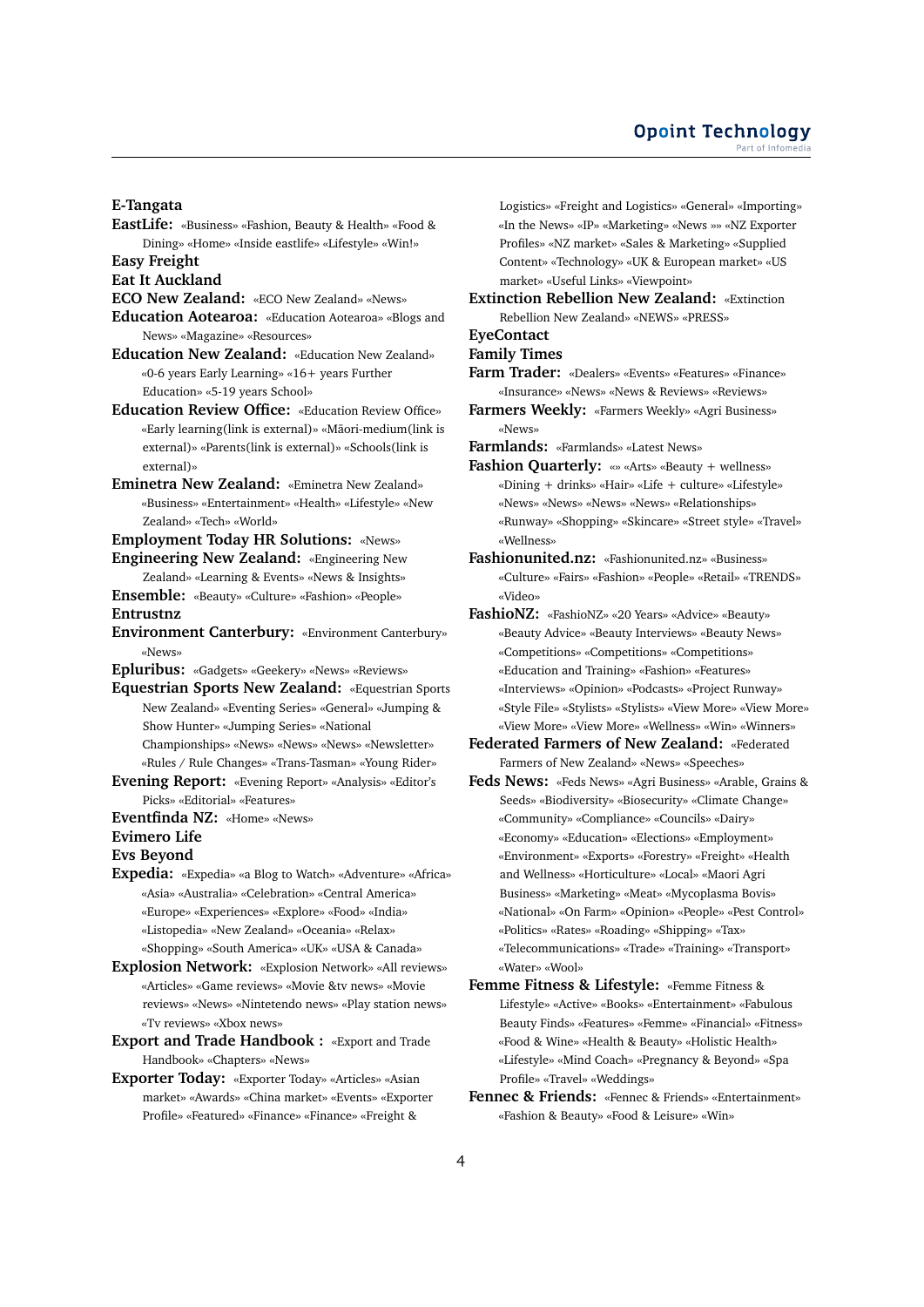**Fgc.org..nz:** «Fgc.org..nz» «Acrylamide» «Australian Food & Grocery Code of Conduct» «Barcodes» «Blogs» «Country of origin labelling» «Export» «FGC Blogs» «FGC Blogs» «FGC Blogs» «Fighting Obesity» «Flushable wipes» «Folic acid» «Food Safety» «Health & Safety» «Health Stars» «Healthier Eating Videos» «Healthier NZers» «Healthy Balance» «Industry Leaders Speak» «Issues» «Jobs» «Latest News» «Media» «Milk Permeate» «News» «Packaging» «Palm oil» «Product Recall» «Projects» «Reformulation» «Resources» «School & Community» «Shelf-life» «Submissions» «Sugar» «Sugar tax» «Trading Partner Forum» «Weights & Measures» «Winning in January» «Wipes» «Working Groups»

**Filipino Migrant News:** «Filipino Migrant News» «Bayan Ko» «Health & Fitness» «Recipes» «Travel»

# **FILM DIAGNOSTIC**

**Financial Market Authority:** «Home»

- First Union: «First Union» «First union in the news» «Latest news» «Moneytalk (the gossip)» «Retail» «Textile, clothing and laundry» «Transport and logistics» «Wood»
- **Fishing:** «Fishing» «Fishing News» «Motorguide xi5 Review» «P roduct News and Reviews»

**Flava:** «Flava» «Flava's Pix» «Hot Linkz» «Interviews» «Music» «Spy» «What's On» «Win»

- **Flicks.co..nz:** «Flicks.co..nz» «Auckland» «Bay Of Plenty» «Canterbury» «Cinemas» «Coming Soon» «Coromandel» «DVD» «Everything» «Features» «Features» «Gisborne» «Hawke's Bay» «Manawatu-Wanganui» «Marlborough» «Movies» «Movies Archive» «Nelson-Tasman Bay» «New Movies Streaming» «New to Apple TV+» «New to Disney+» «New to Neon» «New to Netflix» «New to Prime Video» «News & Opinion» «News/Blog» «Northland» «Now Playing» «Now Playing in Cinemas» «On Demand» «Otago» «Southland» «Taranaki» «Taupo-Central Plateau» «Top 10» «Trailers» «Waikato» «Wellington» «West Coast» «Win»
- **Fmcg Business:** «Category Insights» «Events» «Good Business» «Home» «Marketing» «News» «Technology» «What's Hot»
- **Focus Magazine NZ:** «Focus Magazine NZ» «Articles» «BE INSPIRED» «WIN»

**Fonterra**

**Food + Beverage Technology:** «Food + Beverage Technology» «Audits & Certification» «Contamination Control» «Events & Expos» «Food Safety» «Global» «Inspection & Sanitation» «Local» «News» «Process Control» «Testing & Analysis» «What's New» «Workplace Safety»

**Food and wine:** «Food and wine» «News» **Food New Zealand**

**Food To Love:** «Food To Love» «Inspire Me»

**For the Love of Travel:** «For the Love of Travel» «Destinations» «News» «Tours» «Vacations»

- **ForeignAffairs.co..nz:** «ForeignAffairs.co..nz» «Africa» «Americas» «Americas» «Analysis Reportage» «Asia Pacific» «Australia» «Baltics» «Canada» «Economics» «Europe» «Europe» «French Polynesia» «Global Politics» «Japan» «Latest Analysis» «Latest Intel» «Latin America» «Malaysia» «New Zealand» «Republic of China Taiwan» «Russia» «Scandinavia» «Singapore» «Tonga» «United Kingdom» «United States of America»
- **Forest and Bird:** «Forest and Bird» «Blog»

**Forest Owners Association:** «Forest Owners Association» «Forestry News»

**Franchise New Zealand:** «Franchise New Zealand» «Franchise news»

**Fresh:** «Events» «Food News» «Home» «Recipes» «RECIPES» «Videos»

**Friday Offcuts**

**Ftd Magazine:** «Ftd Magazine» «Opinion» «Stories» **Fuseworks**

**FutureFive NZ:** «FutureFive NZ» «RSS»

**Gamejunkie Nz**

**Gameplanet:** «Gameplanet» «Features» «News» «Previews» «Reviews» «Videos»

**Gay Express:** «Around The World» «Arts & Culture» «Events» «Home» «Lifestyle» «New Zealand» «News» «Opinion» «Out & About» «People»

- **GE Free New Zealand:** «GE Free New Zealand» «News & Press Releases»
- **Geekery**

**Geekzone**

**Gekkannz:** «Gekkannz» «NEWSニュース»

**General Aviation Advocacy group of New . . .**

**Generation Zero**

**GeoNet**

**George FM:** «George FM» «Latest News»

**Getfrank:** «Home»

- **Gisborne Herald:** «Business» «Entertainment» «Focus on the Land» «Home» «Lifestyle» «News» «Sport»
- **Global reverie online.**
- **Go Gardening:** «Columnists» «Home» «How To» «In the Garden» «Plants For»
- **Golfer Pacific:** «Golfer Pacific» «Comments» «Events» «Golf product releases» «News» «Travel»

**Good Magazine NZ:** «Good Magazine NZ» «Beauty» «EAT & DRINK» «Food» «Food» «Home & Lifestyle» «Travel» «Wellbeing»

# **Good Rally**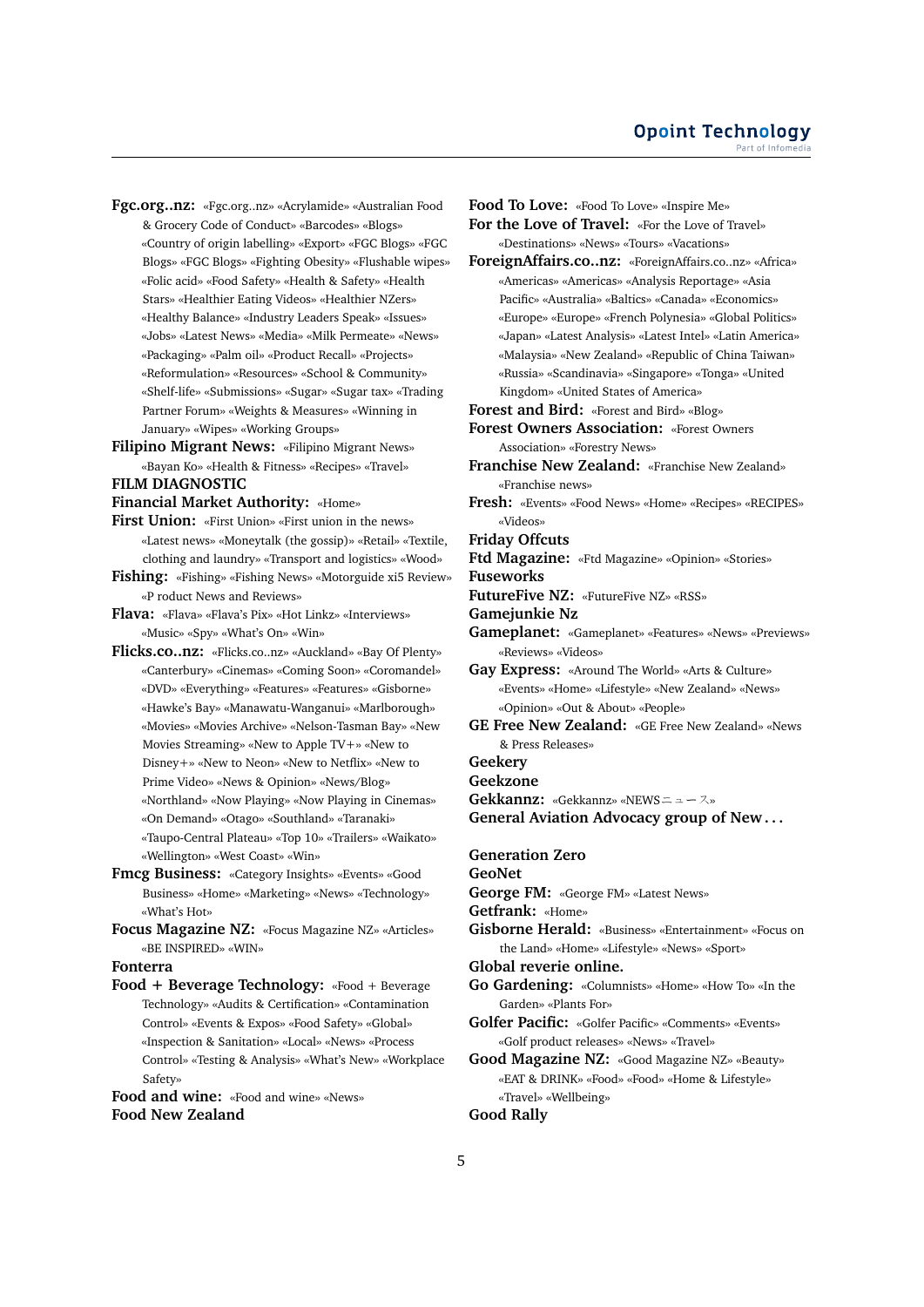**Good Returns:** «Good Returns» «archive» «Blogs» «Grtv» «Insurance» «Insurance review» «Insurance-briefs» «Interviews» «Investments» «Kiwisaver» «Mortgages» «News bites» «People» «Regulation» «Special Report» «Sponsored»

**Grape to Glass:** «Grape to Glass» «• Articles» **Greater Auckland**

## **Green:** «Media»

**Greymouth Star:** «Greymouth Star» «2» «3» «336» «Business» «Explore» «Features» «Forgot your password?» «Forgot your password? Get help» «Lead» «Lead» «New Zealand» «News» «News» «Sport» «The South» «Video» «West Coast» «West Coast» «West Coast Sport» «West Coast Sport» «World»

## **Guardian online**

- **Guide2.co..nz:** «Guide2.co..nz» «Business» «Currency» «Employment» «Home Loans» «Investing» «KiwiSaver & Saving» «Markets» «Prices & Spending» «Property» «Stock Market» «Tax»
- **Habitat by Resene:** «Habitat by Resene» «habitat tv» «news» «specifiers» «tips/diy»

#### **Happy Mum Happy Child**

- **Harness Racing New Zealand:** «Harness Racing New Zealand» «Club News» «IRT Harness Jewels News» «News» «Punters Info»
- **Hauoratairawhiti:** «Hauoratairawhiti» «Latest News» **Haven**

# **Headway**

**Heart Of The City:** «A holiday in a day» «A week away in one night» «A weekend getaway in an afternoon» «Accessories» «Bars» «Bars & Nightlife» «Breakfast» «Cafés» «Cheap Eats» «Chinese» «Clubs» «Craft Beer» «Dancing» «Dessert» «Destination Stores» «Dining» «Dinner» «Escape for an evening» «Events» «Exhibitions» «Festivals» «Food & Drink Events» «Go on a girls getaway» «Hair Salons» «Happy Hour» «Health & Wellbeing» «Health-wellbeing» «Home» «Hotels» «Hotels» «Japanese» «Jewellery» «Kids» «Live Music» «Long weekend in your lunch hour» «Lose yourself in the laneways» «Lunch» «Makeup» «Matariki Taimoana» «Menswear» «Must know» «Nail Bars» «Open Air Bars» «Parking & Transport» «Party Time» «Pre or Post Show Drink» «Pubs» «Quick Bites» «Restaurant Month 2021» «Shoes» «Shopping» «Sneakers» «Spa & Massage» «Streetwear» «Take a two hour retreat» «Theatre» «Vacation in the Viaduct» «Vegan & Vegetarian» «Visit» «What's On This Month» «Womens Fashion»

## **HeliOps & Frontline Magazine**

**Her World.co..nz:** «Her World.co..nz» «AT Home» «Beauty & Fashion» «Relationships» «Travel» «Wellness»

**Heritage New Zealand:** «Heritage New Zealand» «Events» **High Tea with Dragons Hinz.org..nz Hire Industry Association of NZ Hokonui:** «Hokonui» «Shows» «What's On» «Win» **HOME Magazine NZ:** «HOME Magazine NZ» «Design News» «Kitchens» «Landscapes» **Homegrown Kitchen Homepaddock:** «Home» **Homes To Love Homes.co..nz Homestyler:** «Home» «Living» «People» «Style» **Hon Simon Bridges Horse And Pony Magazine Horse Talk:** «Breeding» «Comment» «Features» «Health» «Home» «News» «Reviews» **Horticulture New Zealand:** «Horticulture New Zealand» «Media Releases» «Mikes Blog» «Other News» **Hospitality Business:** «Hospitality Business» «Bars and pubs» «Blogs and Opinion» «Features» «News» «Profiles» «What's Hot» **Hotel Magazine:** «Home» «Features» «News» «Opinion» «Product Showcase» **Houzz New Zealand HRM Newzealand:** «HRM Newzealand» «News» «News» «Opinion and best practice» «SPECIALISATION» **Hrnz:** «Hrnz» «Industry News» «News» **Huggies:** «Huggies -Baby care» **Huttvalleydhb:** «Huttvalleydhb» «Latest News» **Ian McKelvie Idealog:** «Idealog» «Design» «Etc.» «Tech» «Venture» «Workplace» **Images Magazine:** «Images Magazine» «Beauty» **Inclean New Zealand:** «Inclean New Zealand» «Carpet and Restoration» «Contracting» «Distribution» «International» «Opinion» **Indian Newslink:** «0» «0» «Accountants & Taxation Experts 2019» «Business» «Businesslink» «Christmas 2019 and New Year 2020» «Community» «Diwali 2019» «Edu-Link» «Election» «Ent-Link» «Entertainment» «Festivals Of South India» «Festivals of South India» «Fijilink» «Front Page» «Front Page» «Front Page» «Front Page» «FrontPage Stories» «Guru Nanak Jayanti Special» «Home» «India Independence Day» «Indian Business Awards Special 2019» «INL 20th Anniversary» «INL 20th Anniversary Commemoration Awards» «Latest Stories» «Local Government Elections» «Shane Jones backs down a bit but advocates Population Policy» «Specials» «Sports»

«Tribute to Ravin Lal» «Viewlink» «Visa applications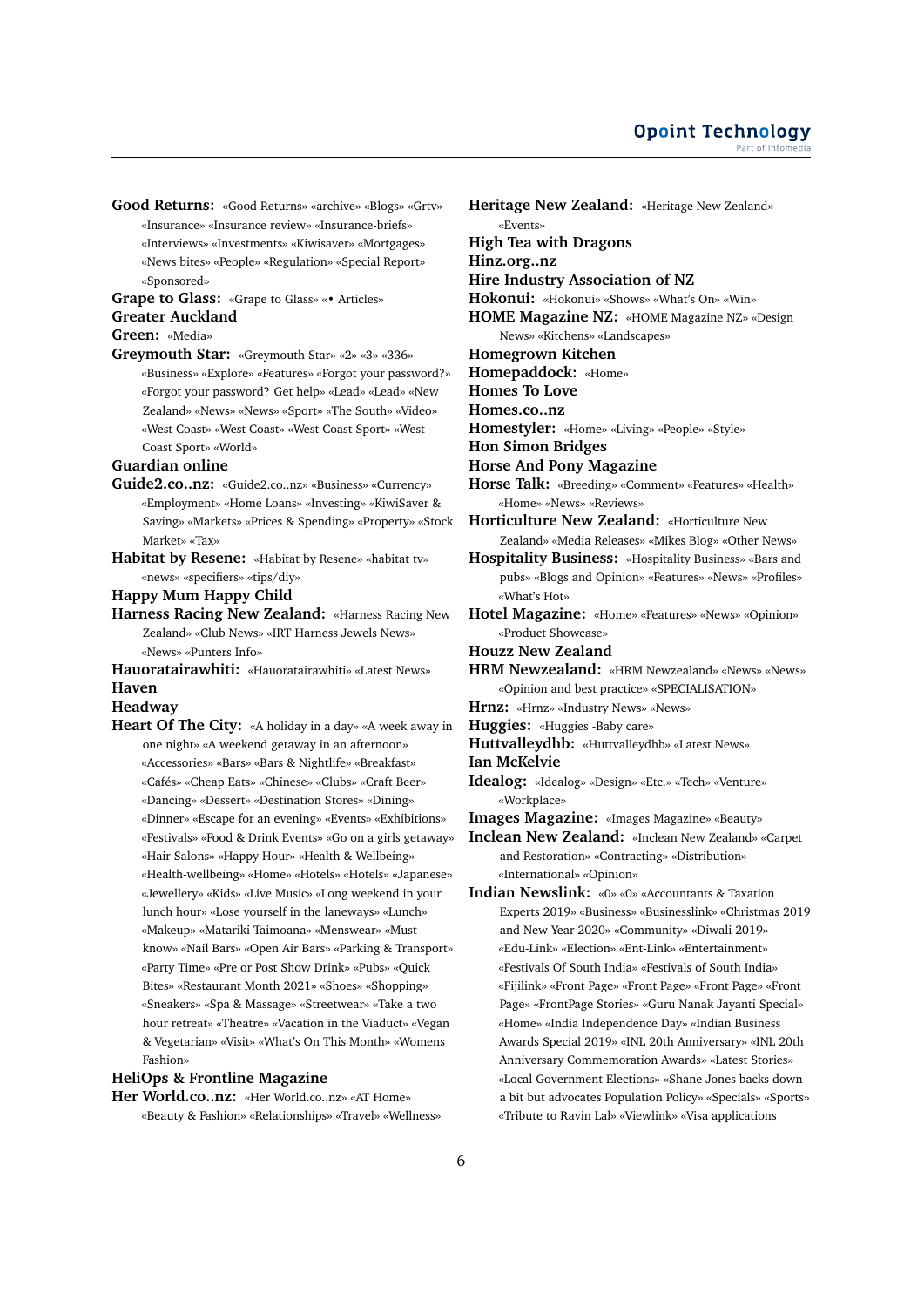mount as INZ closes Beijing office» «Women in Banking 2019» «Women in Business series 2018»

- **Indian Weekender:** «Bollywood Articles» «Business» «Columns» «Comment» «Editorials» «Education & Careers» «Entertainment» «Events» «Features» «Fiji Articles» «Focus Articles» «Global Indian Articles» «Home» «India Articles» «Music» «New Zealand Articles» «New-Zealand» «News» «Opinion» «Personality Articles» «Readers Say Articles» «Sports» «Tongue In Cheek Articles»
- **Infonews.co..nz:** «Accommodation» «Adventure Racing» «Advertising» «Agriculture» «Aid» «Alcohol» «Badminton» «Ballet» «Banks» «Basketball» «Births» «Books» «Building» «Bussiness» «Cannabis» «Canoeing» «Cinema» «Classical» «Comedy» «Conservation» «Cycling» «Dance» «Deaths» «Defence» «Diplomacy» «Disability» «Drum n Bass» «Earthquakes» «Economy» «Education» «Energy» «Entertainment» «Environment» «Equestrian» «Family» «Fashion» «Fencing» «Finance» «Fire» «Fishing» «Gambling» «Gaming» «Gas» «Golf» «Government» «Gymnastics» «Harness Racing» «Health» «Hip Hop» «Hockey» «Home» «Horse Racing» «Infonews» «Kayaking» «League» «Legal» «Manufacturing» «Maori» «Marine» «Martial Arts» «Migration» «Netball» «News» «News» «Night life» «Olympics» «Orienteering» «Party Pills» «Pets» «Pharmacy» «Police» «Polo» «Radio» «Real Estate» «Reggae» «Religion» «Rock» «Rodeo» «School» «Science» «Search and Rescue» «Shooting» «Skateboarding» «Sport» «Table Tennis» «Taekwondo» «Taxis» «Technology» «Tennis» «Theatre» «Tourism» «Waste» «Water» «Water Polo» «Weddings» «Windsurfing» «Wine» «Wrestling»

**Informedinvestor.co..nz**

**Infrastructure New Zealand:** «Infrastructure New Zealand» «Cities» «Communication» «Construction» «Energy» «Environment» «Local Government» «Training & Management» «Transport» «Water»

**Inland Revenue:** «Home» «Media»

- **Inside Government NZ:** «Inside Government NZ» «Defence» «Education» «Environment» «Finance» «Fleet» «Health» «Human Resources» «Infrastructure» «News» «Pacific Roundup» «Police» «Procurement» «Security» «Senior Appointments» «Sustainability» «Technology»
- **Inside Retail New Zealand:** «New Zealand» «New Zealand – Auto» «New Zealand – Books & stationery» «New Zealand – Business» «New Zealand – Careers» «New Zealand – Convenience» «New Zealand – Customer» «New Zealand – Data & analytics» «New Zealand – Department stores» «New Zealand – Department stores» «New Zealand – E-commerce» «New Zealand – Executive interviews» «New Zealand – Fashion & accessories» «New

Zealand – Financial» «New Zealand – Food & beverage» «New Zealand – Furniture & homewares» «New Zealand – Hardware» «New Zealand – Health & beauty» «New Zealand – Just in» «New Zealand – Latest in e-tail» «New Zealand – Leadership» «New Zealand – Leasing» «New Zealand – Legal» «New Zealand – Luxury» «New Zealand – Management» «New Zealand – Marketing» «New Zealand – Marketplace» «New Zealand – Mobile» «New Zealand – Omnichannel» «New Zealand – Openings & closings» «New Zealand – Payments» «New Zealand – Pet supplies» «New Zealand – Pureplay» «New Zealand – Sectors» «New Zealand – Security» «New Zealand – Shopping centres & malls» «New Zealand – Software & systems» «New Zealand – Sports & adventure» «New Zealand – Store design» «New Zealand – Store tech» «New Zealand – Stores» «New Zealand – Supermarkets» «New Zealand – Supply chain» «New Zealand – Sustainability» «New Zealand – Technology» «New Zealand – Top Stories» «New Zealand – Travel retail» «New Zealand – Workforce»

**Inside3dp**

## **Institute of Public Administration New Zealand**

- **Insurance Business NZ:** «Insurance Business NZ» «Appointments» «Broker Profiles» «Business Strategy» «News» «Opinion» «The Big Interview»
- **Interest.co..nz:** «Bank Capital» «Banking» «Bonds» «Business» «Currencies» «Economic calendar» «GDP» «Home» «Insurance» «KiwiSaver» «Major Auckland projects» «Mortgages» «News» «Opinion» «Personal» «Property» «Rural» «Top 10 column» «TPPA explainer series»
- **Interface Magazine**

**Investment News – NZ:** «NZ» «NZ – News»

**iod.org..nz:** «News and articles»

**Irrigation New Zealand:** «Irrigation New Zealand» «Media Release»

**Istart:** «Istart» «Buyer's guide» «Features» «Guest blogs» «Multimedia» «Nz news» «Opinion» «Research and white papers»

### **It Brief**

**It Professionals New Zealand:** «It Professionals New Zealand» «Events»

**Jarden:** «Jarden» «News & insights»

**Jasmax.com – News:** «News/news»

**Jess-molina**

- **Jetmag:** «Pop Culture»
- **Joelle Thomson:** «Aged wines» «Bannockburn» «Cats» «Central Otago» «Pegasus Bay» «Pinot Noir» «Ukraine»

**Journey to health:** «Journey to health» «Blogs»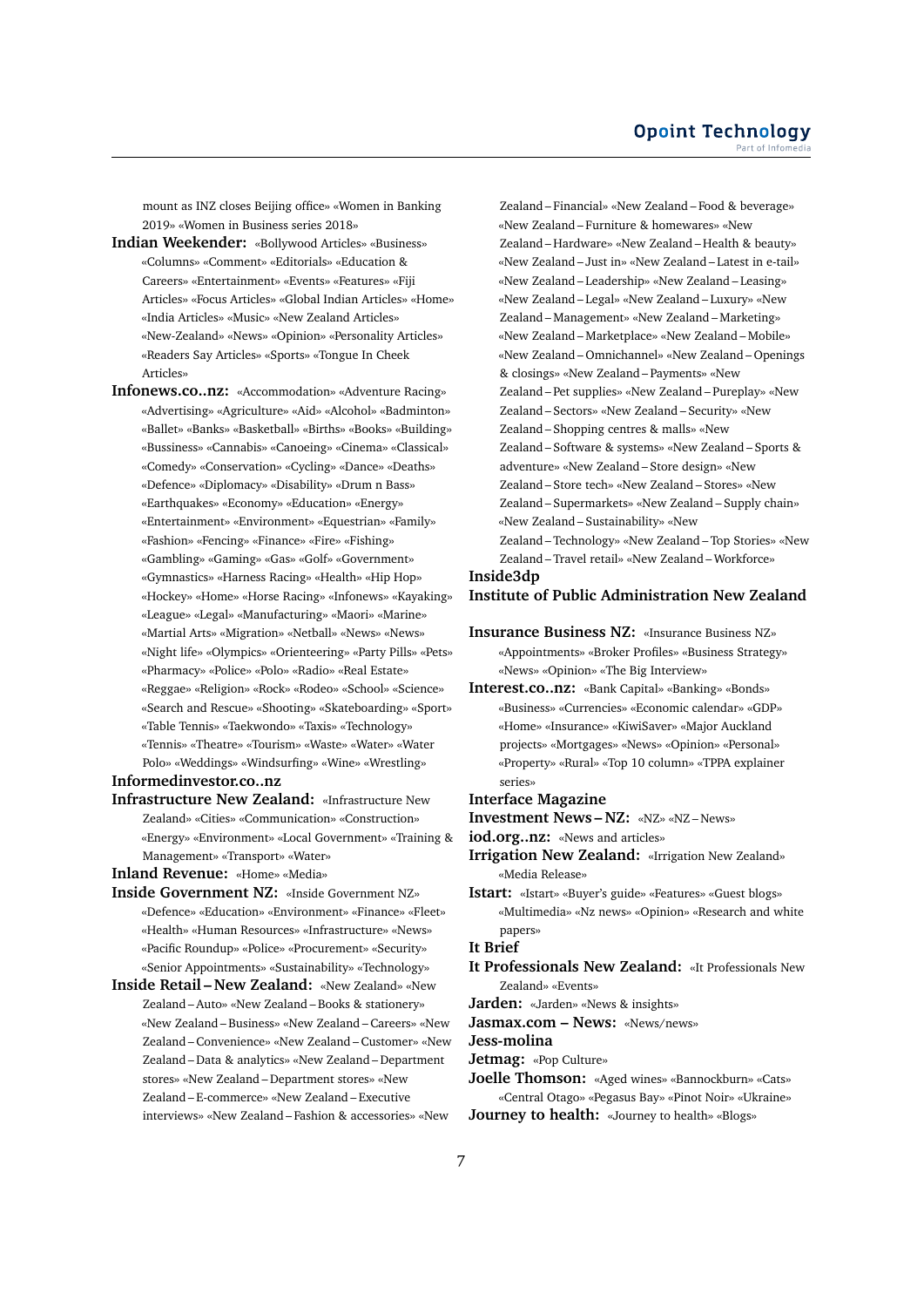## **Opoint Technology** Part of Infomed

**Judith Collins:** «Latest News» **Kaniva Pacific NZ:** «Home» **Kaniva Tonga:** «Kaniva Tonga» «China & Tonga» «Community» «Diasporic Oceania» «News» «Opinion» «Sport» «World» **Kapiti Coast District Council:** «kapiticoast.govt.nz» **Kasiastanicich Katenz:** «Katenz» «Craft» «Environment» «Gardening» «Health» «People» «Travel» **Keeping Up With Nz:** «Keeping Up With Nz» «Comedy» «Film» «Theatre» «Win» **Kid Spot:** «Kid Spot» «FAMILY TIME» «Health» «Pregnancy» «Recipes» **Kiwi Families:** «Kiwi Families» «Blogs» «Reviews» **Kiwi Gardener Magazine:** «Kiwi Gardener Magazine» «Articles» **Kiwi Kids News:** «Kiwi Kids News» «Animals» «National» «Odd Stuff» «Politics» «Sport» «World» **Kiwi Wealth:** «Kiwi Wealth» «Economy» «Investing» «Kiwi Wealth» «KiwiSaver» «Media» **Kiwibank:** «Press releases» **Kiwiblog:** «Home» **Kiwigarage:** «Kiwigarage» «Car people» «Keepers» «New cars» **Kiwireviews:** «Kiwireviews-Rss» **Koru-cottage:** «Koru-cottage» «Archive» **Kuk Punjabi Samachar:** «Kuk Punjabi Samachar» «Entertainment» «Hollywood News» «Indian News» «International News» «News» «NZ News» «Sports» **Lakes Weekly Bulletin:** «Lakes Weekly Bulletin» «Editorials» **Lakesdhb:** «Lakesdhb» «News» **Landlords Landscape architecture aotearoa:** «Articles» «People» Latest News Te Pukenga: «Latest News Te Pukenga» «News» **Latitude Magazine:** «Latitude Magazine» «Food» «Gardens» «People» «Travel» **Lauraine Jacobs:** «Lauraine Jacobs» «>Lauraine's Blog» **LawTalk:** «LawTalk» «Latest news» «News & Communications» «People in the law» «Practice Resources» **Lazy Susan:** «Lazysusan» **Let's Travel Magazine Letterboxd:** «Letterboxd» «Moviegainz» «News» **Lianza:** «Lianza» «Lianza blog» «News» **Lifestyle Block:** «Lifestyle Block» «Alpaca» «Angora Goats» «Animal Breeding» «Animal Nutrition» «Calves & Calving» «Cattle» «Cattle Behaviour» «Cattle Handling» «Country

Gardening» «Crops» «Dairy Goats» «Donkeys» «Down to the Ground» «Equipment & Machinery» «Farm Upkeep» «Farming Diary» «Feed & Forage» «Fencing» «Goats» «Horse Behaviour» «Horses and Other Equines» «Legal Responsibilities» «Lifestyle File» «Livestock & Pets» «LSB Smart Buyer's Guide to...» «Other Species» «Pasture & Fertiliser» «Pests» «Pigs» «Poultry» «Property» «Running the Farm» «Rural People & Issues» «Rural Voice» «Sheep» «Sustainable Farming» «The Basics» «The Good Oil» «Water Management» «Weedbuster's Wicked Weeds» «Weeds» «Working dogs»

### **Lincoln University**

## **Lisasaurus:** «Home»

#### **Liturgy**

- **Live Sail Die:** «News & Stuff»
- **LiveNews.co..nz:** «LiveNews.co..nz» «Coalition Parties» «Government» «Latest 24/7» «Local Govt» «Opposition» «Video on Demand»
- **Living Library:** «Living Library» «Community» «Faith» «Innovation» «Leadership» «Witness»
- **Local Government Magazine:** «Local Government Magazine» «Governance» «Infrastructure» «Legal» «Local Body Elections» «Parks and Recreation» «Technology»

**Local Heart, Global Soul**

**Local Matters:** «Local Matters» «Business» «Environment» «Health» «Hibiscus News» «History» «Local Folk» «Mahurangi News» «News» «Opinion» «Rss» «Rural» «Sport»

#### **Logan Dodds**

- **Louise Upston:** «Louise Upston» «News» «News & Blogs»
- **Love Racing:** «Love Racing» «Articles» «Race Meeting News»
- **Lucire:** «Beauty» «Beauty» «Branding» «Celebrity» «China» «Corporate social responsibility» «Culture» «Design» «Dubai» «Ecology» «Entertainment» «Environment» «Fashion» «Fashion» «Film» «Globalization» «Hair» «Health» «History» «Home» «India» «Insider/News» «Journalism» «Living» «Living» «London» «Los Angeles» «Lucire» «Media» «Milano» «Modelling» «New York» «New Zealand» «Paris» «Photography» «Publishing» «Society» «Supermodels» «Sweden» «Technology» «Tendances» «Travel» «Trend» «TV» «Volante» «Volante» «Web 2·0» «Zeitgeist»
- **M2 magazine:** «M2 magazine» «Discover more Barber Styles» «Discover more Cellar» «Discover more Tech» «Discover more Whisky» «M2 Adventure Channel» «M2 Barber Styles» «M2 Better Lifestyle» «M2 Cellar» «M2 Christmas Gift Guide» «M2 Fitness Performance Channel» «M2 Game Changers» «M2 Great Escape» «M2 High Performance» «M2 Investment Specialists» «M2 Specials»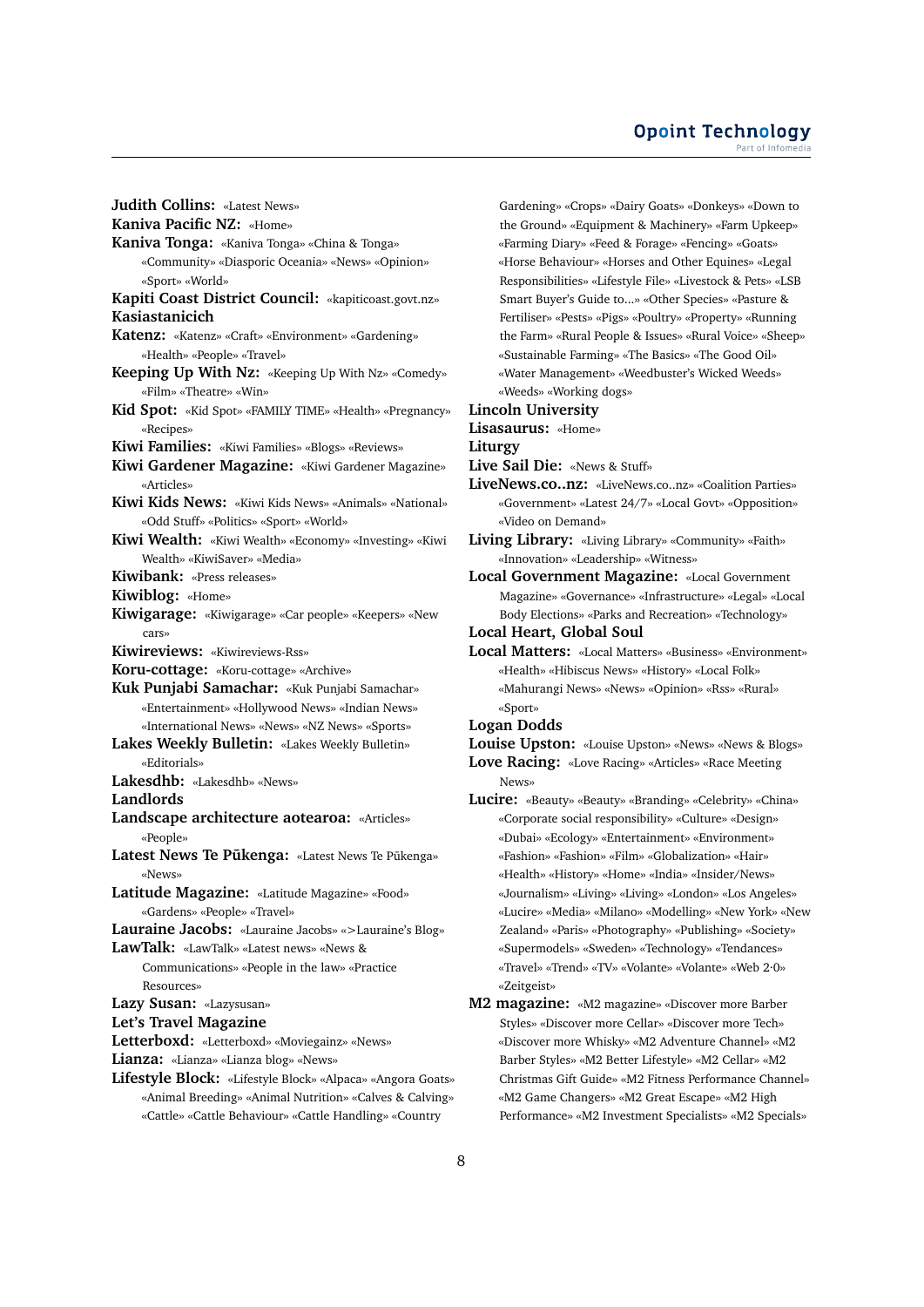«M2 Summit» «M2 Taylor Made» «M2 Tech» «M2 The Nature Of Time» «M2 Top 10» «M2 What Moves You» «M2 Whisky» «See more»

**M2 woman:** «M2 woman» «Beauty» «Better You» «Business» «Coach» «Cocktails» «Eat» «Entrepreneur» «Experience» «Fitness» «Food» «Health» «Jul/Aug 2018 Issue» «Latest» «Living» «Luxury Travel» «Magazine» «Pop» «Style» «Success» «Wine» «Your Say»

#### **Macnzmark**

**MAD Daily:** «MAD Daily» «2» «3» «News»

## **Mad Daily Newzealand**

- **Magazines Today:** « PR Newswire/6» « PR Newswire/7» «Agribusiness» «Been Seen» «Education» «Interviews» «Issues» «Lifestyles» «Motoring» «PR Newswire» «PR Newswire/2» «PR Newswire/3» «PR Newswire/4» «PR Newswire/5» «Technology» «Tools & Tactics» «Viewpoints»
- **Magic NZ:** «Magic NZ» «Music» «NZ's Newest Radio Station» «What's On»
- **Mai FM:** «All Concert & Events» «All Music» «All Shows» «Backyard Beats» «Concert & Events» «Culture» «Dance» «Headlines» «Local Culture» «LOL» «Mai Home Run» «Mai Morning Crew» «Music Lab» «Shows» «Watch» «Win»
- **Management:** «Management» «News»
- **Manawatu Standard:** «Manawatu Standard» «Business» «Lifestyle» «Manawatu Standard : Sport» «National News» «News» «Opinion» «World News»
- **Mangawhai Focus:** «Mangawhai Focus» «Latest Issue»
- **Manual Magazine:** «Manual Magazine» «Articles»
- «Events» «Exclusive» «Exclusives» «Magazine» «News» **Manufacturingnz:** «News & Info»
- **Maori Television:** «Featured» «marae» «te-ao-moana» «waka-huia»
- **Marketing Association New Zealand:** «Marketing Association New Zealand» «Resources»
- **Mary Holm:** «Bonds» «Borrowing» «Budgeting» «Children and Money» «Credit Cards» «Debt Repayment» «Dividends» «Financial Advisers» «Fixed Interest Investments» «Fun» «Gearing» «Goal Setting» «Gold» «Homes As Investments» «Index Funds» «Inflation» «Insurance» «International Investing» «Investment Returns» «Investment Strategies» «KiwiSaver» «Managed Funds» «Money Management» «Mortgages» «Options and Futures» «Planning For Retirement» «Psychology Of Money» «Real Estate» «Rental Property» «Renting» «Retirement» «Risk» «Saving» «Scams» «Shares and Share Funds» «Small Business» «Spending» «Superannuation» «Taxes» «Term Deposits»

**Massey University:** «Massey University» «Awards and

Appointments» «News» «Opinion and Features» «Research News» «University News» **Massive Magazine:** «Massive Magazine» «Columns» «Features» «News» **Maynardmarks.co.nz – News:** «News/news» **Media – Ignite Architects:** «Ignite Architects» **Media Works Medsafe Meeting Newz:** «Meeting Newz» «Around New Zealand» «Asia Pacific» «Association Focus» «Australia» «Hot Off The Press» «Hotel News» «Industry Issues» «People on the Move» «Social Scene» «Technology» **Mental Health:** «Mental Health» «News» **Mermaidmary Metro Magazine NZ:** «50 Under \$50» «Art city» «Arts» «Bars» «Bars» «Books» «Business» «Cafes» «Cafes» «Cheap Eats» «Cheap Eats» «City Life» «Crime» «Drinks» «Fashion» «Film & TV» «Food» «Latest News» «Music» «People» «Politics» «Property» «Restaurants» «Restaurants» «Schools» «Society» «Theatre» «Travel» «Urban design» «What's On» «Wine» **Metropol:** «Metropol» «Auto» «Build» «Cuisine» «Destinations» «Fashion» «Home & Living» «Out & About» **Midcentraldhb Miloandmitzy Mind Food:** «Mind Food» «BBQ Grilled» «Drinks» «Entertainment» «Food & Drink» «Health» «Mussels»

«News 24/7» «Salad» «Skincare» «Vegan»

**Mindfulmoney.nz:** «Mindfulmoney.nz» «Blogs» «Media» «News» «Reports»

- **Ministry of Business Innovation and . . . :** «Ministry of Business Innovation and Employment» «News and releases»
- **Ministry of Health:** «News»
- **Ministry of Justice:** «Ministry of Justice» «Media» «News»
- **Miss FQ :** «Miss FQ » «Beauty» «Fashion» «Lifestyle»
- **Mlhoustonmagazine:** «Food & Drink» «Home & Real Estate» «Lifestyle» «LIFESTYLE» «People» «Style & Beauty»

**Money Blog:** «Home»

- **More Fm:** «More Fm» «Events» «Goss» «Gossip» «Music» «Music News» «Shows» «Trending» «Vids» «Win»
- **Mortgagerates:** «Mortgagerates» «News»
- **Motor Equipment News:** «Motor Equipment News» «All News» «Awards» «Awards» «Diesel Industry News» «Ed Speak» «Equipment» «In the News» «Motoring» «Motoring» «Motorsport» «News» «News »» «OEM» «Other» «Panel & Paint» «Parts» «Shows and Expos» «Video Articles» «Video Content»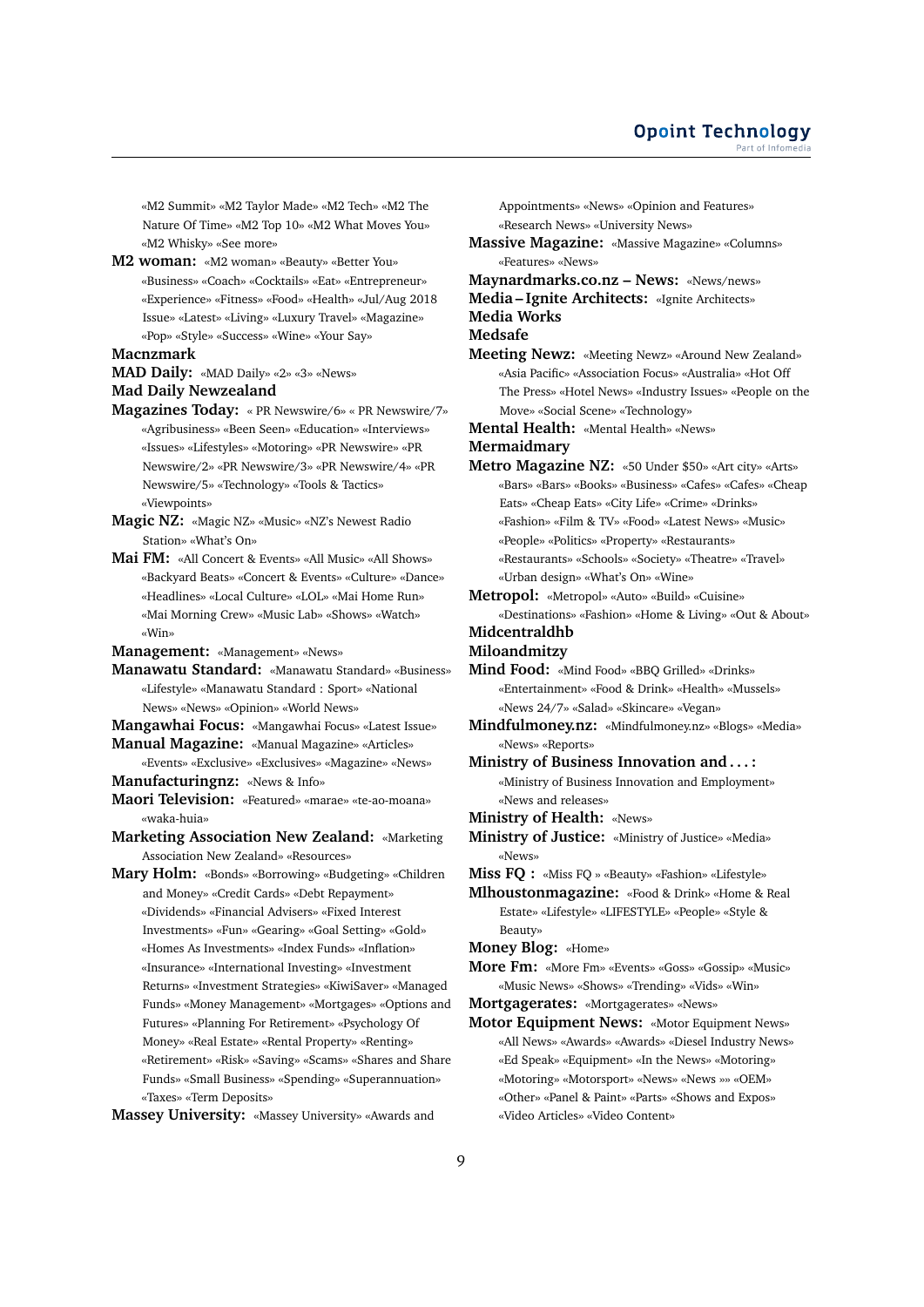**Motoringnz:** «Motoringnz» «News»

- **Mountain Scene:** «Business» «Council» «Crime» «Feast» «Health» «Home» «Local Life» «News» «Opinion» «Queenstown News» «Real Estate» «Sport Scene» «Tourism» «Whats On»
- **Movie Gainz:** «Movie Gainz» «Awards Season» «Box Office» «Features» «Our Rankings» «Reviews»
- **Mpages.co..nz**
- **MPI | NZ Government:** «MPI | NZ Government» «Food»
- **MSN New Zealand:** «AFL» «Cricket» «Entertainment» «Entertainment: Movies» «Entertainment: Music» «Entertainment: News» «Entertainment: TV» «Family & Relationships» «Food» «Food & Drink» «Football» «Health & Fitness» «Home» «Home & Garden» «Money» «National» «News» «News» «Personal Finance» «Rugby League» «Rugby Union» «Smart Living» «Sport» «Style» «Travel» «World»

#### **Multi Media Magazines**

#### **Music of Sound**

- **My Wedding Magazine:** «Home» «Magazine» «News & Advice»
- **Nadia Lim:** «Nadia Lim» «Food» «Health» «Lifestyle»
- **National:** «Features» «Nathanguy» «News» «Nicksmith» «Nikkikaye» «Parmjeetparmar» «Paulabennett» «Paulgoldsmith» «Press» «Sarahdowie» «Scottsimpson» «Shanereti» «Simonbridges» «Simonoconnor» «Stuartsmith»
- **National Business Review:** «All» «Analysis» «Appointments» «Audio Articles» «Beehive Banter» «Business» «Business» «chevron\_right Appointments» «chevron\_right Columns» «chevron\_right Duncan Disorderly» «chevron\_right Editorial» «chevron\_right Fact or Fiction» «chevron\_right Investment» «chevron\_right Margin Call» «chevron\_right On the Record» «chevron\_right Raw and Real» «chevron\_right Right of Centre» «Duncan Disorderly» «Edwards on Politics» «Entrepreneurs» «Entrepreneurs» «Fact or Fiction» «Front Page» «Guest Opinion» «Hunter's Corner» «Hunter's Corner» «Investment» «Law» «Law» «Lifestyle» «Margin call» «Market Outlook» «NBR Marketplace» «NBR Radar» «NBR Rich List (Archive)» «NBR view» «NZ Aviation News» «NZ Aviation News» «On the Record» «On the Record» «On the Record» «Opinion» «Playing the Ball» «Podcast Articles» «Politics» «Politics» «Property» «Property» «Raw and Real» «Right of Centre» «Right of Centre» «Right of Centre» «Rss» «Shoeshine» «Shoeshine» «Tech» «Tech» «The Flip Side» «The flip side» «The NBR List» «Your Business» «Your Business»
- **Neighbourly :** «Neighbourly»
- **Nelson Mail:** «Nelson Mail» «Arts» «At The Table» «Business» «Entertainment» «Fritz And Marias Beer Column» «Going Green» «Home & Garden» «Lifestyle» «Lifestyle» «National Sport» «Neil Hodgsons Wine Column» «News» «Opinion» «Our People» «Rugby» «Sport» «World News»
- **Nesi:** «Nesi» «Events» «News»
- **Netball New Zealand:** «Home» «News»
- **Neuseeland News:** «Neuseeland News» «RSS»
- **New Plymouth District Council:** «Home» «News»
- **New Southern Sky:** «New Southern Sky» «News»
- **New Zealand Adviser**
- **New Zealand Books:** «Architecture» «Biography» «Children» «Fiction» «Health» «Politics & Law» «Sport»
- **New Zealand Company Vehicle:** «New Zealand Company Vehicle» «Articles» «News» «Other» «Products»
- **New Zealand Cricket:** « Community News» « International News» « News» «Domestic News»
- **New Zealand Doctor:** «Bulletins» «Business» «Clinical» «Columns» «Comment Stream» «Health IT» «Home» «In the spotlight» «Letters» «News» «Off duty» «Pictured»

**New Zealand Exchange**

- **New Zealand Geographic:** «New Zealand Geographic» «Audio» «News» «Opinion» «Outdoors» «Stories»
- **New Zealand Hardware Journal:** «New Zealand Hardware Journal» «Auto Accessories» «Building Materials» «Digital Editions» «Engineering supplies» «Fastenings & Fixings» «Flooring» «Full Credit» «Glues, Sealants & Fillers» «Great Outdoors» «Green» «Hand & Power Tools» «Hard Talking – Industry interviews» «Hardware» «Heating & cooling» «Industry news» «Insulation» «International News» «Kitchen & Bathroom» «Lawn & Garden» «Lighting & Electrical» «Money Matters» «New Products» «NZ Made» «Painting & Decorating» «Plumbing» «Profiles of Success» «Retailing News» «Sales Agents» «Security, Doors & Windows» «Spouting & Guttering» «Trade Focus» «Work Safety»
- **New Zealand Immigration:** «Media releases» «News notifications»
- **New Zealand Institute of Architects**
- **New Zealand Labour Party:** «New Zealand Labour Party» «Blog» «Press Releases»
- **New Zealand Logger:** «New Zealand Logger» «Forest Talk»
- **New Zealand Marketing Magazine:** «New Zealand Marketing Magazine» «Deep Dive» «Industry Insight» «Marketing Awards» «Opinion» «Profiles»
- **New Zealand Medical Association:** «Media Releases» «News»
- **New Zealand Mountain Biker**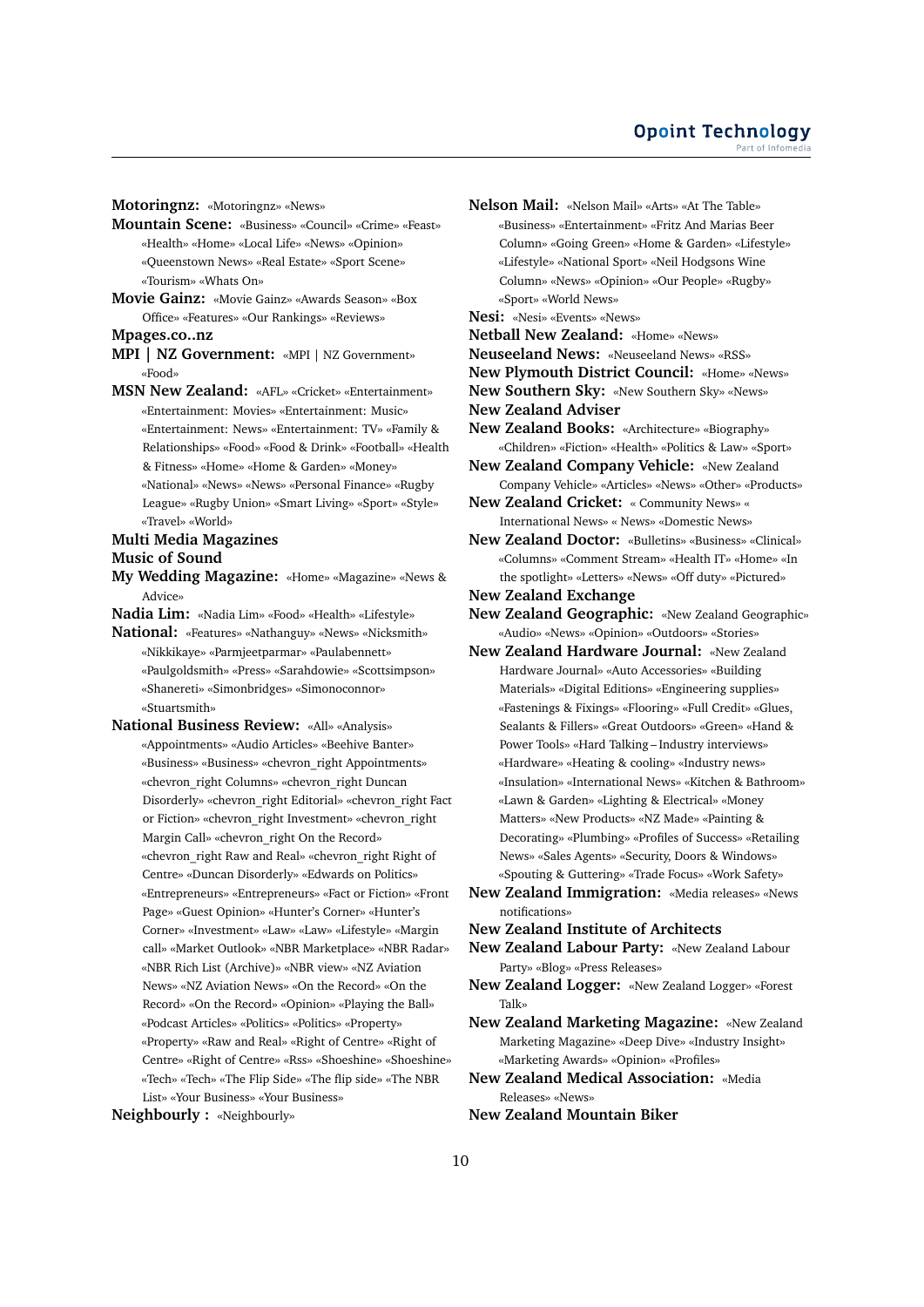## **New Zealand Parliament**

**New Zealand Red Cross**

**New Zealand Reseller News:** «Frontpage» «More Analysis» «News» «RSS»

**New Zealand Science Teacher:** «Home»

**New Zealand Star**

- **New Zealand Trade & Enterprise:** «Features»
- **New Zealand Weddings Magazine:** «New Zealand Weddings Magazine» «Beauty» «Fashion» «Planning» «Real Weddings» «Styled Shoots» «Weddings Gallery»

**New Zealand Wine**

#### **NewLaw**

- **Newmarket:** «Newmarket» «Developments» «Eat & Drink» «Entertainment» «Fashion» «Health & Beauty» «News» «Shopping»
- **News Room:** «News Room» «Boardroom» «Business» «Combat Sports» «Cricket» «Environment» «Football» «Future-learning» «Health & Science» «League» «Living-room» «New Auckland» «news» «Newsroom Video» «Politics» «Rugby» «Sailing» «Samsachdeva» «Screen Entertainment» «Sportsroom» «Technology» «Viewingroom»
- **Newshub:** «Health» «Hom» «Money» «NZ» «NZ News» «Politics» «Politics» «Sport» «Sport» «Thehui» «World» «World»
- **NewsTalk ZB:** «Andrew Dickens Afternoons» «Auckland» «Auckland» «Books» «Business» «Christchurch» «Competitions» «Crime» «Early Edition» «Education» «Emergency» «Entertainment» «Gold Coast 2018» «Hamilton» «Health» «Home» «Home and Garden» «In My Day» «Larry Williams Drive» «Leighton Smith Show» «Lifestyle» «Lower North Island» «Lower South Island» «Maori» «Marcus Lush Nights» «Mike Hosking Breakfast» «Motoring» «Movies» «Music» «National» «News» «Nutters Club» «On Air» «On Demand» «Opinion» «Overnight Talk» «Politics» «Real Life» «Recipes» «Rural» «Saturday Morning with Jack Tame» «Sport» «Sportstalk» «Submit community notices» «Sunday Mornings with The Resident Builder» «Technology» «The All Sports Breakfast» «The Country» «The Sunday Session with Kerre McIvor» «Total Recall» «Travel» «Upper North Island» «Week on Demand» «Wellington» «Wellington» «What's On» «World»

**NewsViews:** «NewsViews» «Community Link» «Education» «Focus» «Immigration» «News» «Viewpoint»

**Newswire NZ:** «Newswire NZ» «Lastest Coverage» **Niwa:** «Niwa» «Blog: Critter Of The Week» «News» **Nmdhb:** «Nmdhb» «NEWS AND NOTICES»

**No Minister**

**No Right Turn:** «Home»

## **North & South Magazine**

**North Canterbury News:** «Community» «Features» «Home» «Rural» «Sport»

**Northlanddhb:** «Northlanddhb» «News»

**Not PC**

- **Nutrition by Gina Rose**
- **Nz Agribusiness:** «Nz Agribusiness» « Publications»
- **NZ Asian Leaders:** «NZ Asian Leaders» «Upcoming Events»
- **NZ Business Podcast:** «NZ Business Podcast» «Blog» «Featured» «Podcast»

**NZ Business Traveller:** «NZ Business Traveller» «Airlines» «HOTEL REVIEWS» «Hotels» «News»

- **Nz Catholic**
- **NZ City:** «Accidents» «Business» «Business: Features» «Education» «Entertainment» «Environment» «Health & Safety» «International» «Law and Order» «Living & Travel» «Local Politics» «Maori» «Motoring» «National» «National: Auckland» «National: Christchurch» «National: Dunedin» «National: Hamilton» «National: Lower N.Island» «National: Lower S.Island» «National: Upper N.Island» «National: Upper S.Island» «National: Wellington» «News» «Politics» «Rural» «Sport» «Sport: Athletics» «Sport: Basketball» «Sport: Boxing» «Sport: Cricket» «Sport: Cycling» «Sport: Equestrian» «Sport: General» «Sport: Golf» «Sport: Hockey» «Sport: Motorsports» «Sport: Netball» «Sport: Rugby» «Sport: Rugby League» «Sport: Sailing» «Sport: Skiing» «Sport: Soccer» «Sport: Softball» «Sport: Swimming» «Sport: Tennis» «Start Page» «Technology»
- **NZ Construction News Magazine:** «NZ Construction News Magazine» «Opinion» «Top stories»
- **NZ Cycling Journal:** «NZ Cycling Journal» «Stories»
- **NZ Education Gazette:** «NZ Education Gazette» «Articles»
- **NZ Engineering News magazine**
- **Nz Entertainment Podcast:** «Nz Entertainment Podcast» «Film» «Gigs» «Interviews» «News» «podcast» «Reviews»
- **NZ Entrepreneur:** «NZ Entrepreneur» «Articles»
- **Nz Farm Life:** «Brand Spotlight» «Country Wide June 2022 » «Country-Wide media» «Dairy Exporter media» «Home» «Young Country media»
- **Nz Fishing News**
- **NZ Fishing World:** «Home»
- **NZ Food Technology News:** «NZ Food Technology News» «All News» «BrewTech» «Export» «Factory» «Ingredients» «Logistics» «Management» «Packaging» «Processing» «Testing» «Wine Tech»
- **Nz Golf Magazine:** «Nz Golf Magazine» «Competition»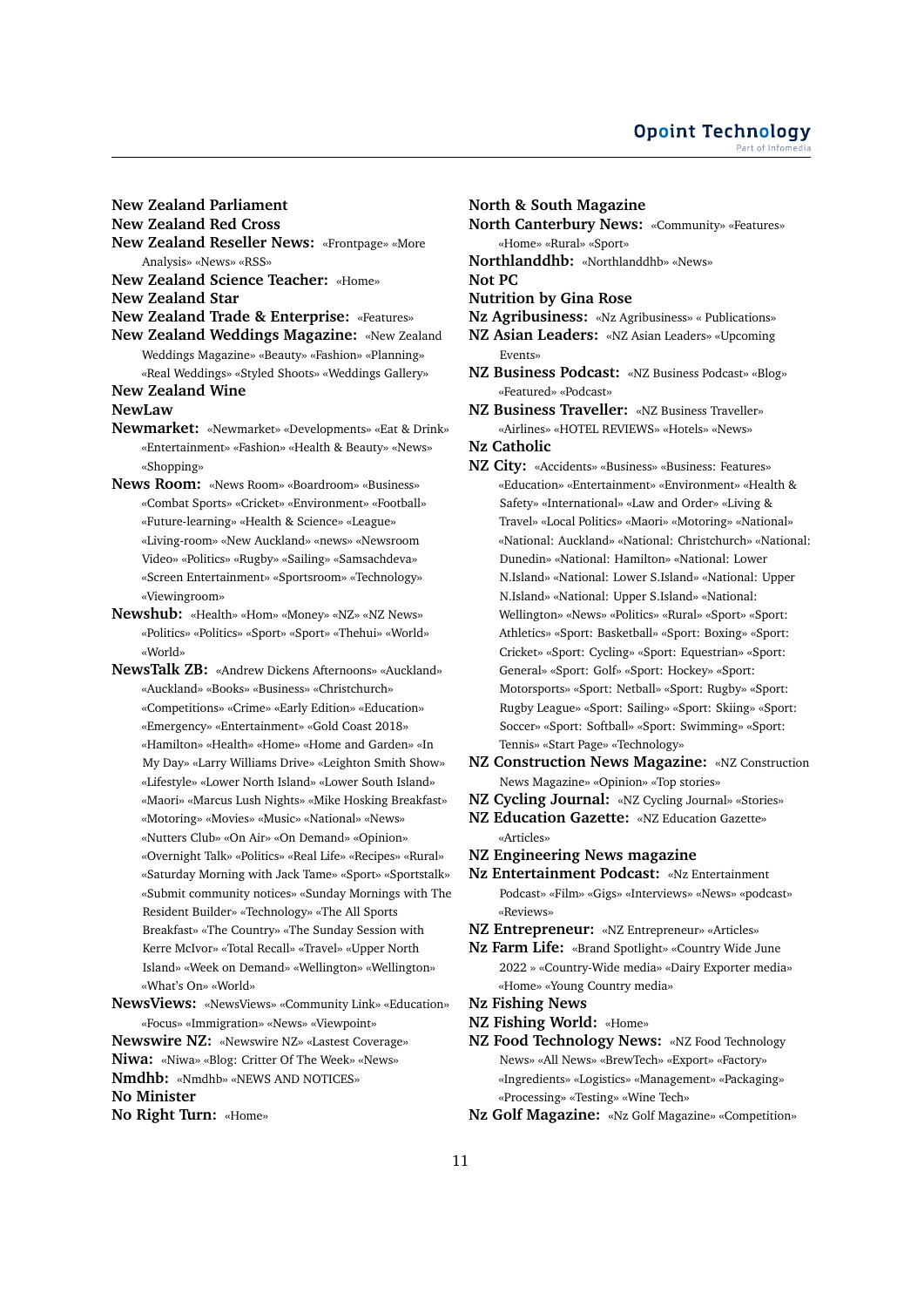«Latest» «People»

- **NZ Government:** «NZ Government» «Coming to nz» «Consumer complaints» «Crime and justice» «Education» «Engaging with government» «Family and whānau» «Health system» «Housing and property» «Leaving nz» «The great outdoors» «Transport» «Work Jobs»
- **NZ Insurance Business America:** «NZ Insurance Business America» «Appointments» «Breaking News» «Broker Perspective» «Business strategy» «Columns» «Construction» «Cyber» «Cyber» «Environmental» «Expert Blogs» «Featured content» «Financial» «Geo-Political» «IB Talk» «Insurance Companies» «Marine» «News» «Operational» «Opinion» «Professionals Risks» «Regulatory» «Special reports» «Specialty» «Technology» «The Big Interview» «TV» «Webinars» «Women in insurance»
- **Nz Lawyer:** «Nz Lawyer» «Deals» «Features» «News» «Opinion»
- **NZ Manufacturer (NZ):** «NZ Manufacturer (NZ)» «Analysis» «Business News» «Developments» «Energy» «Innovators» «Manufacturing Technology» «Product News» «Smart Manufacturing Today» «Uncategorized»

## **Nz Muse**

- **NZ Musician:** «NZ Musician» «Album Reviews» «Book Reviews» «Classics & Clangers» «Ex-Pat Files» «Features» «Fresh Talent» «Get Yer Kit Off» «Industry» «Interviews» «Lessons» «Listen» «Moments Like These» «Music» «News» «On Foreign Soil» «Opportunities» «Watch»
- **NZ Optics:** «NZ Optics» «Editors choice» «Feature: Ophthalmolgy» «Feature: Optometry» «News: Ophthalmology» «News: Optometry» «Ophthalmology: Comment» «Ophthalmology: Eye on Ophthalmology» «Ophthalmology: Focus On Business» «Ophthalmology: Focus on Research» «Optometry : Eye On Ophthalmology» «Optometry: Comment» «Optometry: Focus on Business» «Optometry: Focus on Research» «Optometry: Specialty Contact Lenses» «Optometry: Style Eyes»
- **NZ Real Health:** «NZ Real Health» «Beauty» «Beauty & Style» «Body Health» «Careers & Money» «Entertainment» «Family Health» «Fitness» «Fitness tips» «Food & Supplements» «Health» «Interviews» «Mental Health» «Natural Health» «News» «News» «Nutrition» «Pregnancy» «Recipes» «Relationships» «Relaxation» «Road test» «Technology» «Travel» «Weight loss» «Wellbeing» «Wellbeing» «Workouts»
- **NZ SAP:** «NZ SAP» «Adventure» «All News» «Articles» «Equipment» «Events» «In the news» «Motor Sports» «New Models» «New Models» «News» «Other» «Supplied Content» «SUV» «Tips» «Video Content» «Weekend drive»
- **NZ Techblog:** «Home»
- **NZ Trucking:** «NZ Trucking» «News»

**Nz.yahoo.com**

- **NZ4WD:** «NZ4WD» «Adventure» «All News» «Articles» «Equipment» «Events» «Events» «In the news» «Motor Sports» «New Models» «New Models» «Other» «Supplied Content» «SUV» «Tips» «Weekend drive»
- **NZACA:** «NZACA» «Media Releases» «NZACA Blog»
- **NZBusiness:** «NZBusiness» «Articles» «Awards» «Business» «Events» «Finance» «Insipiration» «News» «Products» «Training»
- **Nzcpr.com:** «Home»
- **NZME:** «News»
- **Nzqa**
- **Nzrugby:** «2020 Participation Changes» «Clubs» «Coach» «Get Involved» «Māori Rugby» «Play» «Referee» «Secondary Schools»
- **NZSIS**
- **Oamaru Mail:** «Home» «Sport»
- **Oceania Football.com:** «Oceania Football.com» «News»

**Office of the Privacy Commissioner:** «Office of the Privacy Commissioner» «Blog» «New on the website» «Publications»

- **Ohbaby:** «Ohbaby» «Baby» «Blogs» «Community» «Lifestyle» «Parenting» «Parties» «Pregnancy» «Under 5»
- **One Double X:** «One Double X» «Local News»
- **One Take Kate:** «One Take Kate» «Movie Reviews»

**Onehunga Community News:** «Onehunga Community News» «Home»

- **OneRoof:** «OneRoof» «Commercial» «Homes-We-Love» «Latest News» «Latest-news» «New homes»
- **Organic NZ:** «Organic NZ» «Magazine articles»
- **Otago Daily Times:** «Otago Daily Times» «100 Years Ago» «All Blacks» «Arts» «Ask a Chef» «Australia» «Basketball» «Books» «Business» «Campus» «Campus» «Central Otago» «Challenge the Silence» «Chef's Garden» «Cooking Videos» «Country Rugby» «Cricket» «Crime» «Dance» «DCC» «Dunedin» «Dunedin Premier» «Editorial» «Education Guide» «Entertainment» «Farming» «Fashion» «Features» «Film» «Food & Wine» «Food Blog» «Food-and-wine» «Football» «Gaming» «Golf» «Health» «Health & Fitness» «Healthcare Providers» «Highlanders» «Hockey» «Home & Garden» «Home & Garden» «iD Fashion» «International» «International» «Keep it Local» «Latest & Hottest» «League» «Lifestyle» «Local Business» «Loughrey's Dunedin» «Magazine» «Mitre 10 Cup» «Motorsport» «Music» «National» «Netball» «News» «News & Features» «North Otago» «ODT Quiz» «Opinion» «Otago» «Otago Polytechnic» «Other Sport» «Other Sports» «Politics» «Queenstown» «Racing» «Recipes»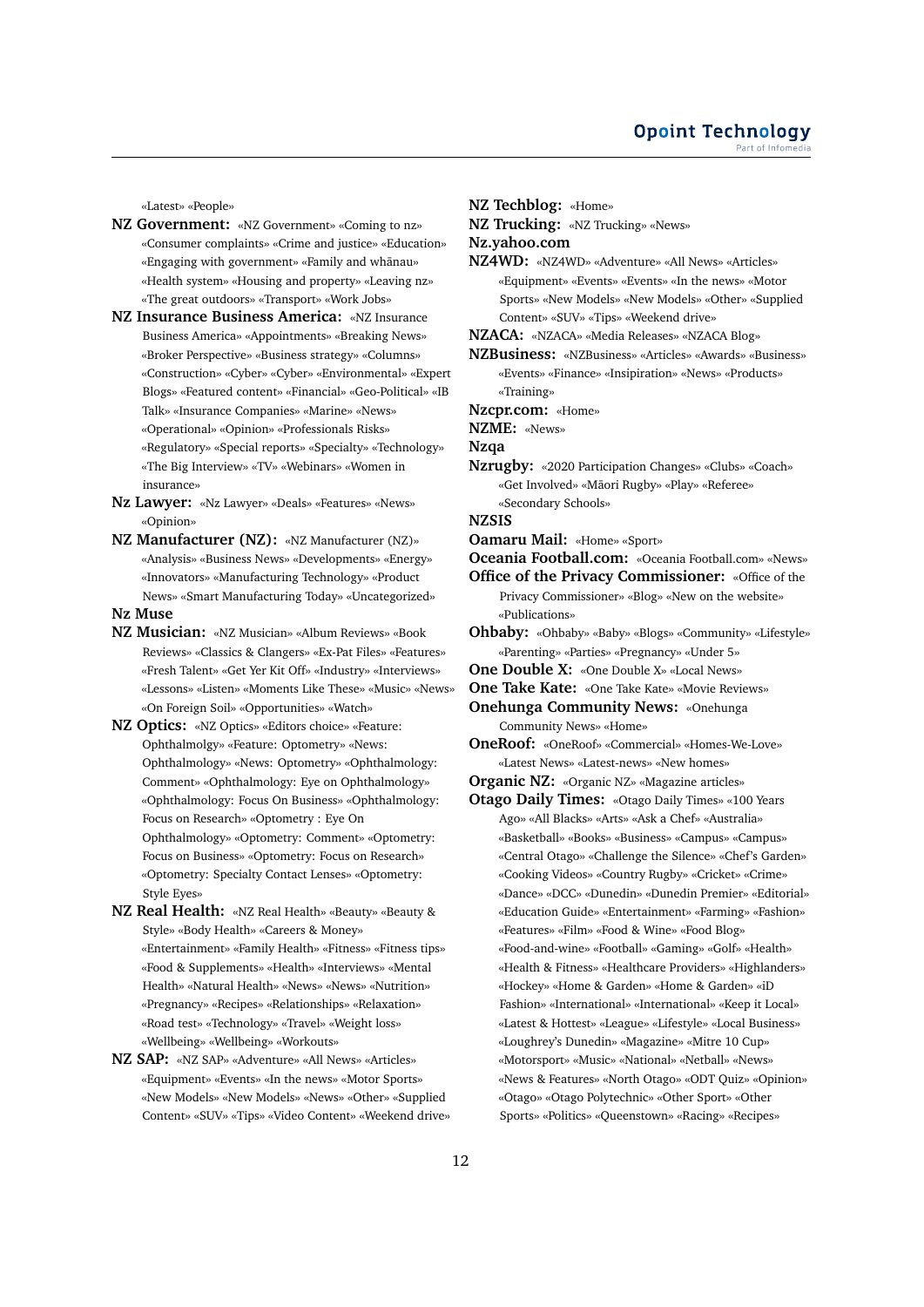«Regions» «Resilient» «Rugby» «Rural life» «School Rugby» «Schools News» «Sevens» «South Otago» «Southland» «Sport» «Super Rugby» «Taieri Times» «Technology» «Technology» «Television» «Tennis» «The South Today» «The-star» «Theatre» «Travel» «University of Otago» «Wanaka» «Wedding Guide» «Wedding Guide» «West Coast» «Wine Reviews» «World» «Your News» «Your Say»

# **Otaki Today:** «Otaki Today» «NEWS»

### **Our Action Station**

# **Pacific International Hotel Management School**

«Pacific International Hotel Management School» «News» **Pacific Media Centre:** «Articles» «Home» «Multimedia» «Pmw-nius» «Niusblog»

- **Pacific Media Network**
- **Pacific Media Network:** «Pacific Media Network» «Articles»

**Pacific PowerBoat Magazine:** «Pacific PowerBoat Magazine» «Boat Reviews» «E-News» «Read More» **Parliament Today:** «Parliament Today» «Podcasts» **Pasifika Wire:** «Pasifika Wire» «News» «Podcasts» **Paulspain.com**

**PC World New Zealand:** «Apps» «Broadband» «Business Centre» «Business Centre Home» «Desktop PCs» «Digital Cameras» «Digital Video» «Features» «Gadgets» «Gadgets Home» «Games» «GPS & Car Entertainment» «GPS & Car Tech» «Headphones» «Home» «Home Appliances» «Home Entertainment» «Home Entertainment» «Laptops/Notebooks» «Mobile Phones» «Mobility & Wireless» «Monitors» «MP3 Players» «Networking» «Networking» «News» «Notebooks» «Office Hardware» «PC Components» «Printers & Imaging» «Printers & Scanners» «Projectors» «Reviews» «Security» «Security» «Servers & Storage» «Servers & Storage» «Smartphones» «Software & Services» «Software & services» «Tablets & eBook readers» «TVs» «Whitepapers»

**PF Olsen**

- **Pharmac:** «News» «Consultations and decisions» «Media releases»
- **Pharmacy Today:** «Pharmacy Today» «Business» «Clinical & Education» «Health IT» «News» «Off duty» «Opinion» «That's interesting»

**Photo Forum**

**Play Stuff**

```
PlusOne Dynamics
```
**Podcasts NZ**

**PodOmatic:** «Rewatchpodcast»

**Politik NZ:** «Politik NZ» «Economy» «Environment» «FAQs» «Foreign Affairs» «Opinion» «Policy Brief» «Politics»

**Ponsonby News:** «Ponsonby News» «News»

**Ppta:** «Ppta» «Events» «News & Media» **Pregnancy Bump & Baby:** «Pregnancy Bump & Baby» «Birth» «New Baby» «Pre Conception» «Pregnancy» «Week by week» **Prendos.co.nz – Articles:** «Articles/articles» **Presbyterian Children and Families Ministry:** «Presbyterian Children and Families Ministry» «News» **Presbyterian Church of Aotearoa New Zealand** «Presbyterian Church of Aotearoa New Zealand» «News» **Presbyterian Youth Ministry:** «Presbyterian Youth Ministry» «News» «Our Stories» «Promotion» **Pretty Beautiful:** «Pretty Beautiful» «Daily delights» «Get the look» «How to» «Love it» **Pretty Much Geeks Prime TV Productselector Property Noise Propertyandbuild.com:** «Compliance & Legal» «Construction» «Design» «Engineering» «Facilities Management» «Finance» «Materials» «Property Trends» «Training & Management» **Propertytalk.com Publicaddress.net Pundit:** «Pundit» «Culture» «Daily Digest» «Economics» «Environment» «Law» «Politics» «World» «Your Punt» **QT Magazine:** «QT Magazine» «Architecture» «Arrowtown» «Art» «Beauty» «Cafe» «Clyde» «Community» «Cromwell» «Design» «Events» «Experiences» «Fashion» «Features» «Fitness» «Food and Wine» «Galleries» «Health» «Home» «Lifestyle» «Local Artists» «News» «Outdoors» «Property» «Queenstown» «Recipes» «Regions» «Restaurants» «Shopping» «Te Anau» «Wanaka» «Wellbeing» «Wine» **Quarrying and Miningmag:** «Quarrying and Miningmag» «Health & Safety» «Mining» «Quarrying» «Technology»

- **Rabobank:** «Agribusiness blog» «Media Releases and News»
- **RadiatorGo MTA:** «MTA» «MTA Job listings» «MTA – Motorists» «MTA – RadiatorGo» «MTA – Training and Events»

**Radio Active FM:** «Radio Active FM» «News»

**Radio Hauraki:** «Radio Hauraki» «#WINNING» «All Movies, TV & Gaming» «Entertainment» «Gaming» «Gigs & Events» «Greg Prebble Afternoons» «Movies & TV» «Movies, TV & Gaming» «Music News» «News» «NZ & World News» «Random & Funny» «Shows» «Sport» «The Hauraki Breakfast With Matt Heath & Jeremy Wells» «The-Feed»

## **Raglan Chronicle**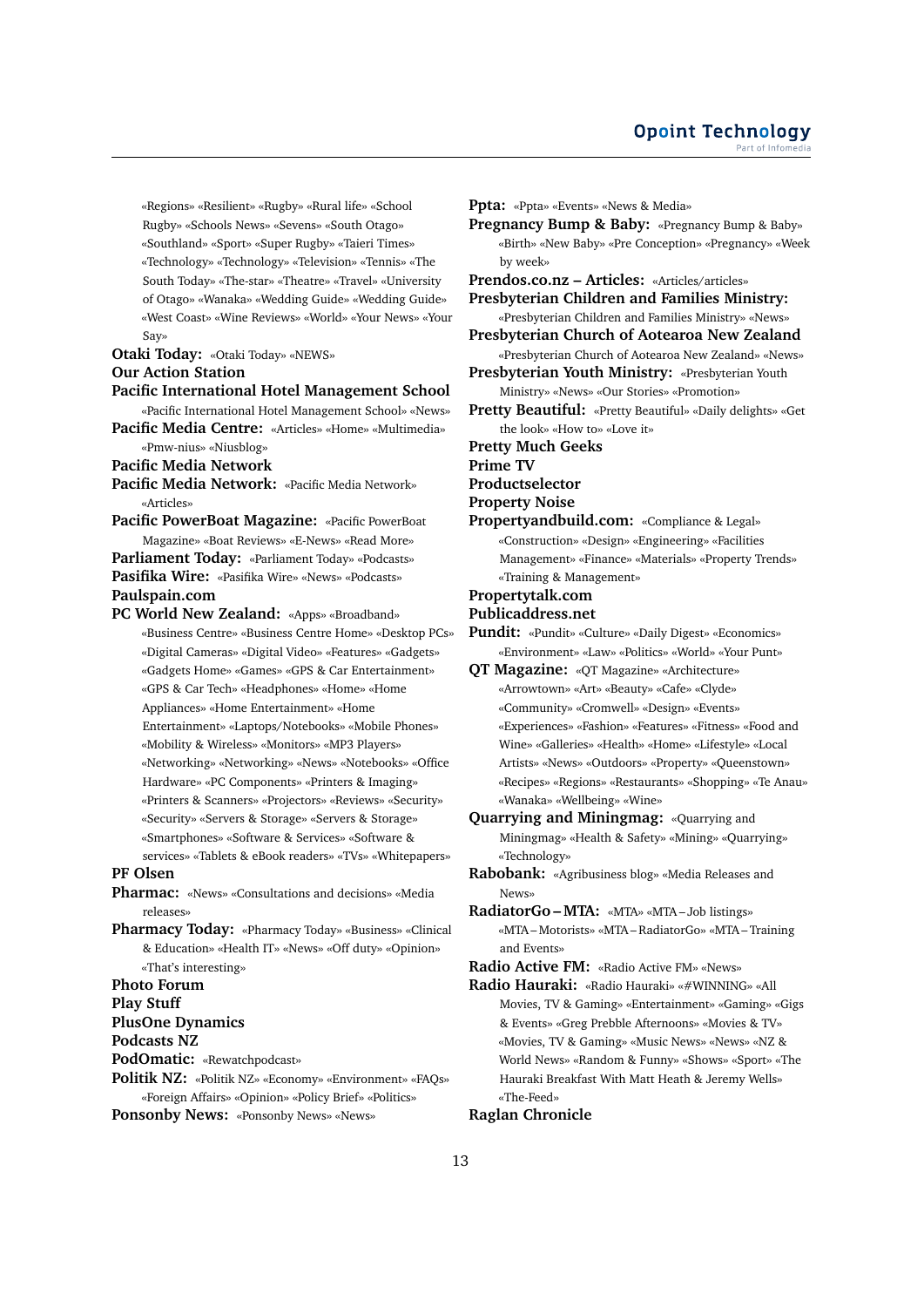**Rangitoto observer.co..nz**

**Ravensdown:** «Ravensdown» «News»

**Raymond Chan Wine Reviews: «Raymond Chan** Wine Reviews» «Featured Reviews»

**Rcg.co..nz**

- **Red Carpet NZ:** «Red Carpet NZ -» «Charity & Corporate» «Dance & Theatre» «FILM & TV» «Lifestyle» «Music»
- **Regional News Kiwi**
- **Remix Magazine:** «Remix Magazine» «Beauty» «Culture» «Fashion» «Lifestyle» «New Issue»

**Reneenaturally Blog**

- **Renewsnz:** «Renewsnz» «Business & Tech» «Crime & Justice» «Culture» «Gaming & Sports» «Health & Bodies» «LGBTQIA+» «Pasifika» «People» «Politics» «Racism» «Te Ao Māori» «The Planet» «Travel» «Wāhine»
- **Renovate Mag:** «Advice and Inspiration» «Directory» «DIY Projects» «Outdoor» «Product Reviews»
- **Reserve Bank Of New Zealand:** «Reserve Bank Of New Zealand» «News»
- **Resource Management Law Association:** «Resource Management Law Association» «News»
- **Restaurant & Café:** «Restaurant & Café» «Artisan» «Book Review» «Features» «Grape To Glass» «Industry» «Liquor & Beverage» «Meet The Chef» «Menu Inspiration» «News» «On Trend» «Opinion» «QSR» «Radar»
- **Retail Dimension:** «Retail Dimension» «Gerni View project» «Lotto View project» «MaxMara View project» «Mico View project» «Our Latest» «Paper Plus View project»
- **Retail NZ:** «Retail NZ» «Insights-media» «Media-releases» **Reveal Yourself:** «Reveal Yourself» «Blog»

**RiskinfoNZ:** «RiskinfoNZ» «News»

- **RNZ:** «RNZ» «Arts & Culture» «Books & Authors» «Business» «Business & Economy» «Comment & Analysis» «Country» «Country» «Covid-19» «Current Affairs» «Environment» «Featured stories» «Food & Recipes» «In Case You Missed It» «In Depth» «International» «Life & Society» «Local Democracy Reporting» «Media & Technology» «Media Releases» «Movies» «Music» «National» «National» «Nature & Environment» «New Zealand» «News» «News» «Pacific» «Pacific» «Pacific» «Pacific» «Plays & Stories» «Podcasts & Series» «Politics» «Politics» «Presenters» «Science & Environment» «Sport» «Sport» «Standing room only» «Te Ao Māori» «Te Ao Māori» «Teahikaa» «Thiswayup» «Topics» «Weather» «World»
- **Rotorua Now:** «Rotorua Now» «All Blogs» «Book Reviews» «Business & Markets» «City Life» «Council News» «Council News» «Crime» «Education» «Entertainment» «Environment» «Funeral Notices» «Health» «Local Elections» «Local News» «Marine» «Motoring» «Politics»

«Property» «Rural» «Sports News» «Technology» «Traffic & Crashes» «Weather»

**Rova**

**Royal Society of New Zealand:** «News» «Research updates»

**Rural Living**

**Rural News Group:** «Rural News Group» «Agribusiness» «Farm Health» «Machinery & Products» «Management» «Markets» «Motoring» «National» «News» «Opinion» «Rural Life» «Rural News» «Rural-news» «World» «World News»

**Rv travel lifestyle magazine:** «Rv travel lifestyle magazine» «Free Regular Reading» «Members-Only Articles» «Reviews»

**SAFE**

**Safe Travel:** «https://safetravel.govt.nz/news-features»

- **Safety News Magazine:** «Safety News Magazine» «Compliance» «Environment» «H & S» «Hazardous Materials» «Injury» «Management» «PPE» «Rss» «Training» «Training»
- **Sail World:** «Asia» «Asia Features» «FAVOURITES» «FEATURES» «Festival-of-Sails» «HOME» «Maritimo» «RACING» «SHOPPING»

**Sail World Cruising:** «Sail World Cruising» «PARTNERS» **Salient**

- **Samoa Times:** «Samoa Times» «Australia» «Movie» «New zealand» «Samoa» «Sport»
- **Santander:** «Noticias»
- **SANZAAR Super Rugby**

**Sauce:** «Sauce» «Beauty» «Culture» «Interviews» «Style» **Scdhb:** «News»

**School News:** «Administration» «Education» «Food & Beverage» «Health & Safety» «Home» «Learning Experiences Outside the Classroom» «News» «Profiles» «Property» «Sports & Recreation» «Supplier News» «Teaching Resources»

**Sciblogs:** «Sciblogs» «Agriculture» «Environment & Ecology» «Health & Medicine» «Science» «Science & Society» «Technology»

**Science Media Centre:** «Home» «Expert Reactions» «In the News» «Q&As» «Reflections» «SMC Blog»

**Scion Research:** «Scion Research» «News»

**Scoop New Zealand News:** «Biz & sci/tech» «Business» «Culture» «Education» «Health» «Home» «Lifestyle» «Most Read» «Parliament» «Politics» «Regional» «Sci Tech» «Scoops» «World» «World»

**Scott Simpson:** «Scott Simpson» «Latest News»

# **Screenscribe**

**Screenz:** «Screenz» «Crewed» «News» «News from Elsewhere» «Regular Columns»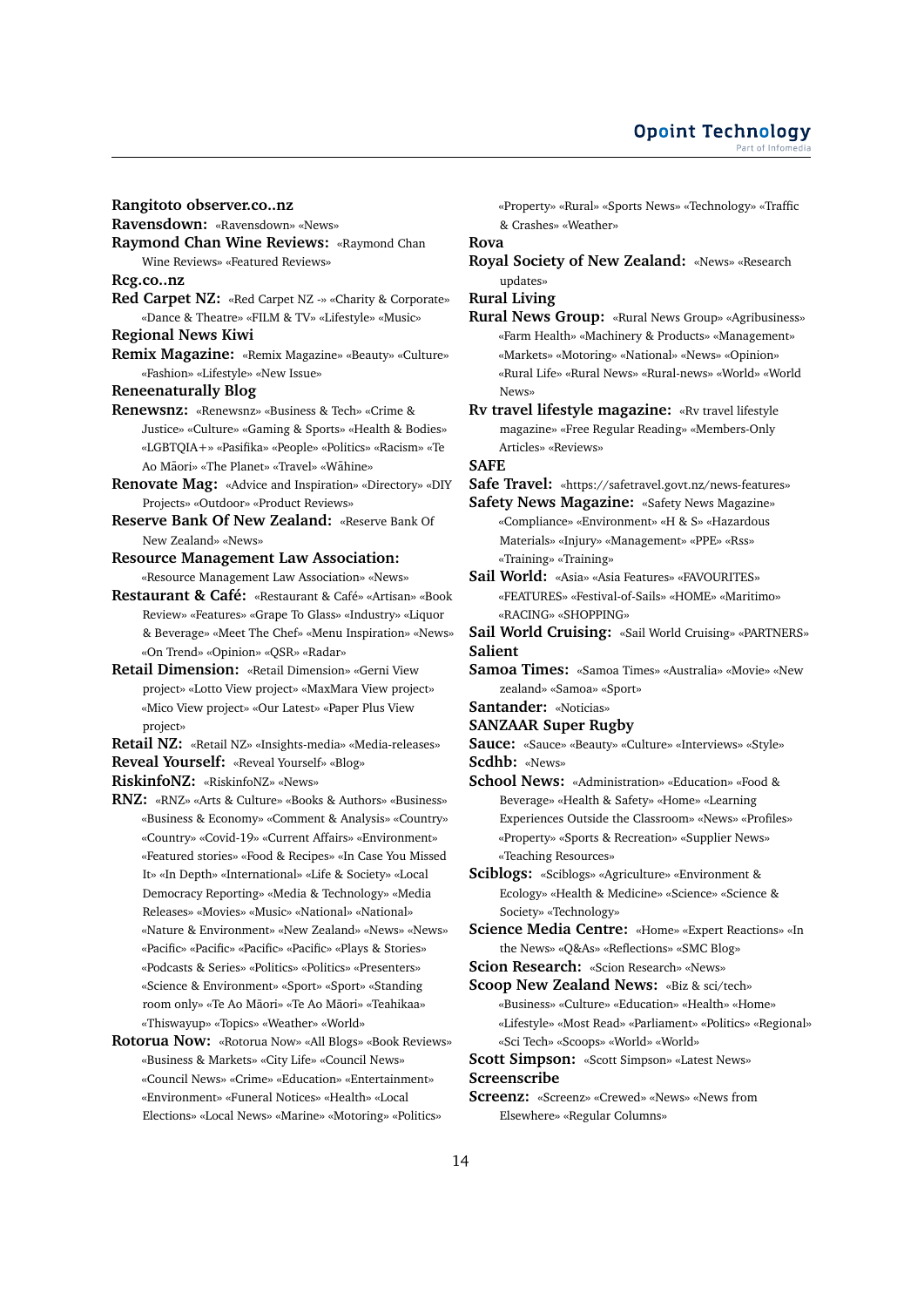#### **Sea Food**

- **Seafood New Zealand:** «Seafood New Zealand» «Export Information» «Media Releses»
- **Secret Auckland:** «Secret Auckland» «Arts & Culture» «Escapes» «Explore» «Food & Drink» «Top News» «Wellness & Nature»
- **Secret Wellington:** «Secret Wellington» «Art & Culture» «Arts & Culture» «Bars & Nightlife» «Explore» «Food» «News» «Travel» «Wellington Life» «Wellness & Nature» **SecurityBrief NZ**

**Settled.govt.nz:** «Settled.govt.nz» «Buyers» «Sellers» **Shane Reti**

**Shane the Gamer:** «Shane the Gamer» «Anime & Manga» «Anime Reviews» «Competitions» «Film & TV» «Film & TV Features» «Film Reviews» «Gamer Gear News» «Gamer Gear Reviews» «Gear & Gadgets» «Huawei» «Microsoft» «Mobile Gaming» «News» «Nintendo» «PC / Mac» «PlayStation» «PlayStation VR» «Reviews» «Samsung» «Tech News» «Tech News» «Tech Reviews» «TV Series Review» «Video Gaming» «VR Gaming» «Xbox»

**Sharechat:** «Sharechat» «Daily Share Chat» «News»

**Shindig.nz:** «Shindig.nz» «Art» «Book Reviews» «Books» «Comics» «Competitions» «Features» «Film» «Film & TV» «Game News» «Game Review» «Game Reviews» «Games» «Games by Platform» «Guides» «Indie Games» «Manga» «Mobile» «News» «News» «Nintendo» «Nintendo Switch» «PC» «PlayStation» «PlayStation 4» «PlayStation Vita» «PlayStation VR» «Reviews» «Reviews» «Reviews» «Tech» «Tech News» «Tech Reviews» «TV» «Xbox» «Xbox Series X|S»

# **Shore Channel:** «Home»

**Show Circuit Magazine**

# **SKY Sport**

**Sniffers.co..nz:** «Sniffers.co..nz» «Features» «Interviews» «Music»

**Sounz:** «Sounz» «Latest news»

**Southern Presbyterians:** «Southern Presbyterians» «News»

**Southernhealth:** «Southernhealth» «NEWS AND PUBLICATIONS»

**Southland Express:** «Business» «Entertainment» «Home» «Motoring» «Our community» «Sports»

**Southland Times:** «Southland Times» «Business» «Columns» «Culture» «Life Style» «News» «Opinion» «Technology» «World News»

**Spaceworks:** «Spaceworks» «Hospitality» «Offices» «Thinking Space»

**Sparknz:** «Sparknz» «News»

**Spasifikmag News:** «Bed» «Damaged» «Fridge» «Home» «Sewing tips»

- **Spicy Pulp:** «Spicy Pulp» «Competitions» «Features» «Interviews» «Movie News» «Movie Reviews» «Movie Trailers» «Television News» «Television Recaps» «Television Trailers»
- **Spoke Magazine:** «Spoke Magazine» «Features» «Gear Reviews» «Latest» «Places to Ride» «Press Releases» «Racing» «Video»

**Sportzhub:** «Home»

- **St Heliers Centre:** «St Heliers Centre» «News» «See all posts» «What's On»
- **St John's in the City Presbyterian Church:** «St John's in the City Presbyterian Church» «News»

**StadiumDB.com:** «Home»

**StopPress:** «StopPress» «didge» «Features»

«movings/shakings» «News» «opinion» «poppress» «Rss» **Streamtime:** «Streamtime» «Business» «How To» «Industry Spotlight» «Product»

- **Studio Pacific Architecture**
- **Stuff:** «Stuff» «Auckland» «business» «Business money» «Crime Newsland news» «Entertainment news» «Events» «farming» «Football News » «Great nz roads» «League News» «Lifestyle Vehicles News» «Living» «Local Democracy Reporting News» «motoring» «National news» «Newsroom» «Nz» «Nz» «Nz» «Nz» «Nz» «Nz» «Nz» «Nz» «Nz» «Nz» «Nz» «Nz» «Nz» «Nz» «Nz» «Nz» «Nz» «Nz» «Nz» «Nz» «Nz» «Nz» «Nz» «Nz» «Nz» «Nz» «Nz» «Nz» «Nz» «Nz» «Nz» «Nz» «Nz» «Nz» «Nz» «Nz» «Nz» «Nz» «Nz» «Nz» «Nz» «Nz» «Nz» «Nz» «Nz» «Nz» «Nz» «Nz» «Nz» «Nz» «Nz» «Nz» «Nz» «Nz» «Nz» «Nz» «Nz» «Nz» «Nz» «Nz» «Nz» «Nz» «Nz» «Nz» «Nz» «Nz» «Nz» «Nz» «Nz» «Nz» «Nz» «Nz» «Nz» «Nz» «Nz» «Nz» «Nz» «Nz» «Nz» «Nz» «Nz» «Nz» «Nz» «Nz» «Nz» «Nz» «Nz» «Nz» «Nz» «Nz» «Nz» «Nz» «Nz» «Nz» «Nz» «Nz» «Nz» «Nz» «Nz» «Nz» «Nz» «Nz» «Nz» «Nz» «Nz» «Nz» «Nz» «Nz» «Nz» «Nz» «Nz» «Nz» «Nz» «Nz» «Nz» «Nz» «Nz» «Nz» «Nz» «Nz» «Nz» «Nz» «Nz» «Nz» «Nz» «Nz» «Nz» «Nz» «Nz» «Nz» «Nz» «Nz» «Nz» «Nz» «Nz» «Nz» «Nz» «Nz» «Nz» «Nz» «Nz» «Nz» «Nz» «Nz» «Nz» «Nz» «Nz» «Nz» «Nz» «Nz» «Nz» «Nz» «Nz» «Nz» «Nz» «Nz» «Nz» «Nz» «Nz» «Nz» «Nz» «Nz» «Nz» «Nz» «Nz» «Nz» «Nz» «Nz» «Nz» «Nz» «Nz» «Nz» «Nz» «Nz» «Nz» «Nz» «Nz» «Nz» «Nz» «Nz» «Nz» «Nz» «Nz» «Nz» «Nz» «Nz» «Nz» «Nz» «Nz» «Nz» «Nz» «Nz» «Nz» «Nz» «Nz» «Nz» «Nz» «Nz» «Nz» «Opinion» «Sitemap» «sport» «Stuff Cartoons» «The Monitor» «world»

**Stylemagazine:** «Home»

**Success & Prosperity Blog:** «Success & Prosperity Blog» «Blog» «Critical Thinking» «Media» «Meet Randy» «Meeting Planners» «Prosperity» «Prosperity Store» «Success»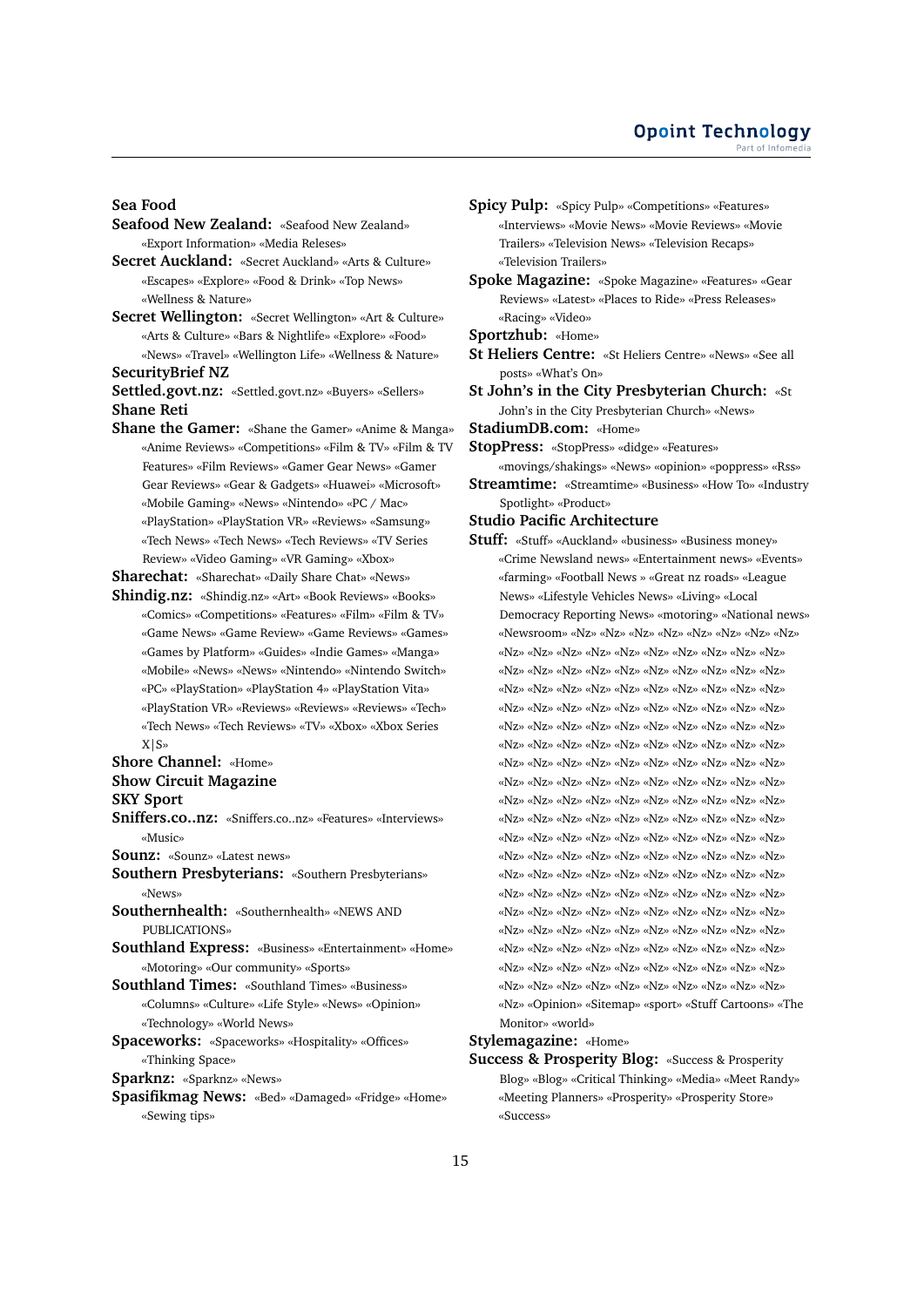- **Sunlive:** «Bay Today» «Blogs» «Business & Markets» «City Life» «City Life» «Columist» «Competitions» «Competitions» «Council» «Education» «Entertainment» «Environment» «Health» «Home» «Letters to Ed» «Lifestyle» «Local News» «Marine» «Marine» «Motoring» «Music» «News» «Oh Baby!» «Politics» «Property» «Publications» «Rural» «Rural» «Sport» «Technology» «Traffic & Crashes» «Whats On»
- **Supermarket News:** «Supermarket News» «20 Minutes With» «Artisan» «Events & Expos» «Features» «GLOBAL» «Global Innovation» «Global What's New» «Global What's New» «Health & Wellbeing» «International News» «Liquor & Beverage» «Local» «New» «News» «Opinion» «Out & About» «PitchMe» «Rising Star» «Science & Tech» «The Distributors» «The Grapevine» «The Producers» «TOP DROPS» «What To Stock» «What's New» «whats new»
- **Superrugby:** «Superrugby» «News»
- **Sustainability Matters:** «Sustainability Matters -» «News»
- **Swimming New Zealand:** «Home» «News» **Synergia:** «Home»
- **Talk Vietnam:** «Talk Vietnam» «Business» «Culture» «Hcmc» «Lifestyle» «Photos» «Politics» «Science» «Society» «Sports» «Travel» «Uncategorized»
- **Talking Southern Auckland**
- **Taranaki Daily News:** «Taranaki Daily News» «Business» «Communities» «Features» «Lifestyle» «News» «Opinion» «Sport» «Travel»
- **Tarmac Life**
- **Taxpayers' Union**
- **Tdhb:** «Tdhb» «LATEST NEWS»
- **Te Ao Maori News:** «Te Ao Maori News» «Auckland» «Australia» «Entertainment» «Hōmiromiro» «Hākinakina» «Indigenous» «National» «North Island: East Coast» «North Island: West Coast» «Northland» «Politics» «Rangatahi» «South Island» «Tūroa» «Tāukiuki» «Waikato/Bay of Plenty» «Wellington»
- **Te Awamutu News:** «Te Awamutu News» «News» «Opinion» «Sport»
- **Te Hiku Media**
- **Te Puni Kokiri (Eng):** «Te Puni Kokiri (Eng)» «Mō Te Puni Kōkiri About us and all our stories» «News» «Ā mātou kaupapa Our work and priorities for Māori»
- **Te Runanga o Ngai Tahu:** «Te Runanga o Ngai Tahu» «Culture» «Education» «Environment» «Governance» «Investment» «Media Releases» «Relationships» «Rūnanga» «Whānau»

## **Teachers Matter Magazine**

**Tearaway:** «Tearaway» «Advice & Health» «Art Design» «Attitude: Life Skills» «Bethlehem Tertiary Institute»

«Careers Expo» «Features» «Games & Technology» «Loot» «Massey University» «Rainbow Youth» «Student Travel with YHA» «Study & Careers» «Study Guide» «The Common Room» «University of Canterbury» «University of Waikato» «Whitecliffe College of Arts & Design»

# **Tech Podcast NZ:** «Blog» «Home»

**Techblog:** «Techblog» «Conferences» «Development» «Education» «Events» «Government» «Health IT» «ICT Skills» «ICT Trends» «Industry News» «Innovation» «ITP News» «Legal» «Procurement» «Security & Privacy» «Telecommunications» «Women in technology»

# **Temuka Telegraph**

- **Tertiary Education Commission:** «Tertiary Education Commission» «Funding and performance Nga¯ Pūtea me ngā whakatutukitanga» «International best practice resources for learner success International best practice resources for learner success» «Learner success approach projects Learner success approach projects» «Learner Success Framework Learner Success Framework» «Neurodiversity resources Neurodiversity resources» «News» «Our focus Tō Mātou Aronganui» «Reform of Vocational Education» «Tahatū Tahatū» «WDCs WDCs» «Oritetanga – tertiary success for ¯ everyone Oritetanga – tertiary success for everyone»
- **The 13th Floor:** «The 13th Floor» «Album Reviews» «Concert Announcements» «Concert Reviews» «Film» «Film Reviews» «Interviews» «Movie Reviews» «NZIFF» «Theatre» «Theatre & Arts Interviews» «Theatre & Arts News» «Theatre & Arts Reviews»
- **The Alternative Commentary Collective:** «The Alternative Commentary Collective» «News»
- **The Arts Foundation:** «The Arts Foundation» «Events»
- **The Beauty Book:** «The Beauty Book» «Appearance Medicine» «Beauty Therapy» «Cosmetic Enhancements» «Hair» «Lifestyle» «Makeup» «Plastic Surgery» «Skin» «Wellness»
- **The Best Nest:** «The Best Nest» «Acquisitions» «Beauty» «Blog» «Book Reviews» «DIY» «Family Time» «Health» «Home Decor» «Kids Style» «Lifestyle» «Recipes» «Say hello!» «Style» «Travel» «Win!»
- **The Big Idea:** «The Big Idea» «All events» «All stories» «Media Release» «Profile»
- **The Breeze:** «The Breeze» «Music» «Recipes» «Videos»
- **The Campaign For Better Transport:** «The Campaign For Better Transport» «Articles»
- **The Civilian:** «The Civilian» «About Us» «Media & Entertainment» «National» «Opinion» «Politics» «Science & Technology» «Sport» «World»
- **The Coconet TV:** «The Coconet TV» «Around the World» «Coco Cookbook» «Coco Kids» «Coco Talanoa» «How To»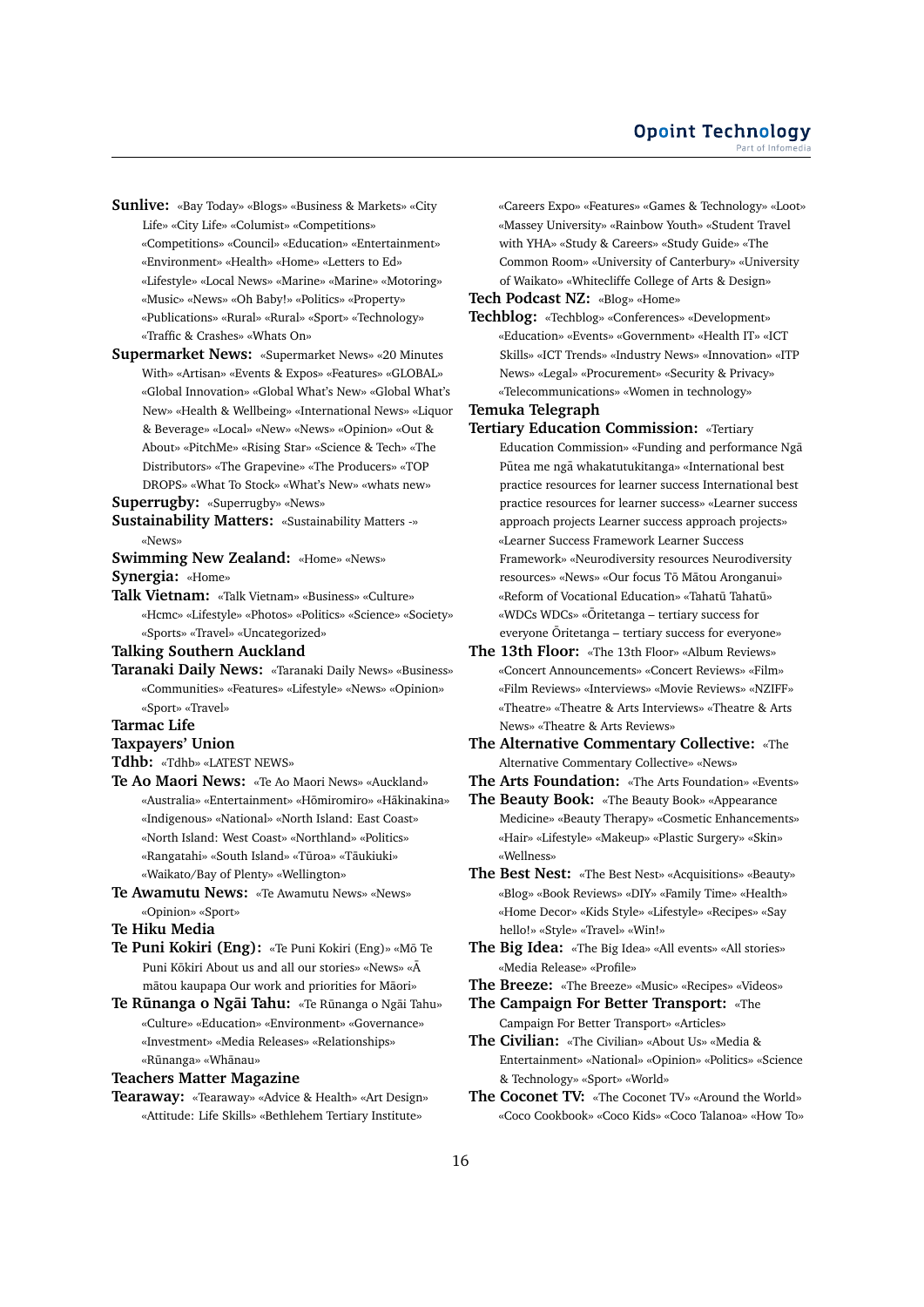«Know Your Roots» «Moana Arts» «Songbook» «The CoconetTV Series» «The Ocean»

- **The Daily Blog:** «Daily Blogs» «Daily Gallery» «Deconstructing Headlines» «Front Page» «Guest Blog» «Liberal Agenda» «Media Watch» «Raw News» «Recent Blogs»
- **The Denizen:** «The Denizen» «Bon vivant» «Coveted» «Culture» «Etiquette» «Gastronomy» «Wellbeing»
- **The Design Chaser**
- **The Diversity Blog**
- **The Edge:** «The Edge» «Events» «Music» «Scandal» «Trending» «Win»
- **THE EMPIRE:** «THE EMPIRE» «Entertainment» «Fishing» «Food & drink» «Funny» «Gadgets» «Gaming» «Giveaways» «Hunting» «Lifestyle» «Looking after yourself» «Motoring» «Outdoors» «Sports» «Tech» «Vlogs» «Webisodes»
- **The Ensign:** «The Ensign» «Arts & Entertainment» «Features» «Rural» «Sport» «Views»
- **The Feed :** «The Feed » «At Home» «News» «Opinion»

**The Fringe**

- **The Headliner:** «The Headliner» «Latest News»
- **The Hits:** «The Hits» «Adam & Megan» «Auckland» «Bay Of Plenty» «Blair Dowling» «Charmaine Soljak» «Christchurch» «Dave Nicholas» «Estelle Clifford» «Ferg» «Hayley Bath» «Jono & Ben» «Laura McGoldrick» «Lifestyle» «Manawatu» «Nelson» «News» «Northland» «Patrina Roche» «Peter Dakin» «Southern Lakes» «Southland» «Spy» «Stace, Mike & Anika» «Taupo» «Tracy Chambers» «Video» «Waikato» «Wellington» «Win»
- **The Independent Wine Monthly**
- **The Informant:** «The Informant» «Economy» «entertainment» «science» «sport» «Technology» «Top News» «World»
- **The Interiors Addict:** «The Interiors Addict» «Appliances» «Art» «Bedrooms» «Expert Tips» «Food» «Furniture» «Homewares» «House Rules» «House Tours» «Interior Designers» «Interviews» «Jen's Travels» «Kids Rooms» «Kitchens & Bathrooms» «Online Shopping» «Renovating» «Renting» «Styling» «The Block»
- **The Last Fashion Bible:** «The Last Fashion Bible» «Beauty» «Celebrity Beauty» «Designers» «Events» «Fashion News» «Food + Drink» «Hair» «Health & Fitness» «Lifestyle» «Lingerie» «MEN» «Model Talk» «Swimwear» «Technology» «Top Photoshoots» «Travel» «Watch» «Win»

**The Mercury Bay Informer The Modern Girl:** «The Modern Girl» «Blog» **The Motorhood The Movie Army**

**The New Zealand Herald:** «Africa Travel News and information» «All Blacks, New Zealand rugby team» «American Sports» «American Sports News» «Animals and Pets» «ANZ Sports Scene» «Ashburton» «Asia» «Asia Travel News and information» «Athletics» «Athletics news, results and commentary from New Zealand and around the world» «Auckland» «Australia» «Australia Travel News and information» «Basketball» «Basketball» «Basketball news, results and commentary from New Zealand and around the world» «Bay of Plenty Times news» «Best of Business Analysis» «Best of Business Analysis» «Black Caps» «Blenheim» «Book News and Reviews» «Books» «Bowls news, results and commentary from New Zealand and around the world» «Boxing» «Boxing News» «Brand Insight» «Budget 2018» «Business» «Business» «Business & Education» «Business News» «Business news from the Rotorua region» «Business Opinion» «Business Travel» «Business travel» «Canvas» «Christchurch» «Classifieds | Property listings, Death Notices, Public Notices» «Codecracker» «Cricket» «Cricket» «Cricket news, results and commentary from New Zealand and around the world» «Crime» «Crime news from New Zealand» «Crosswords» «Culture» «Culture news» «Culture news NZ Herald» «Currency Table» «Cycling» «Cycling» «Daily Horoscopes – NZ Herald – New Zealand Herald» «Dannevirke» «Dargaville» «Deloitte Top 200» «Drifting news and coverage» «Dunedin» «Eat Well » «Economy» «Economy» «Education» «Entertainment» «Entertainment news» «Environment» «Esports» «Europe Travel News and information» «Events» «Events» «Fashion & Beauty» «Fashion and beauty news» «Food & Wine» «Food and wine news» «Football» «Football» «Football news, results and commentary from New Zealand and around the world» «Forestry» «Formula One» «Formula One news and race coverage» «Front Page» «Gisborne» «Golf» «Golf» «Golf news, results and commentary from New Zealand and around the world» «Gore» «Greymouth» «GT» «Hamilton» «Hamilton News» «Hastings» «Hawke's Bay Today» «Headlines» «Headlines» «Health» «Health & Science» «Health & Wellbeing» «Health and wellbeing news and coverage» «Health, Health Services and Medical new» «Herald Homes» «Herald Homes» «Hockey» «Hockey news NZ Herald» «Hockey news, results and commentary from New Zealand and around the world» «Hokitika» «Holm: Rent in retirement» «Horoscopes» «Horowhenua Chronicle» «Horse racing news, results and commentary from New Zealand and around the world» «Indepth» «Indycar news and race coverage» «Insights» «Invercargill» «Kaikoura» «Kaitaia» «Kapiti News» «Kieran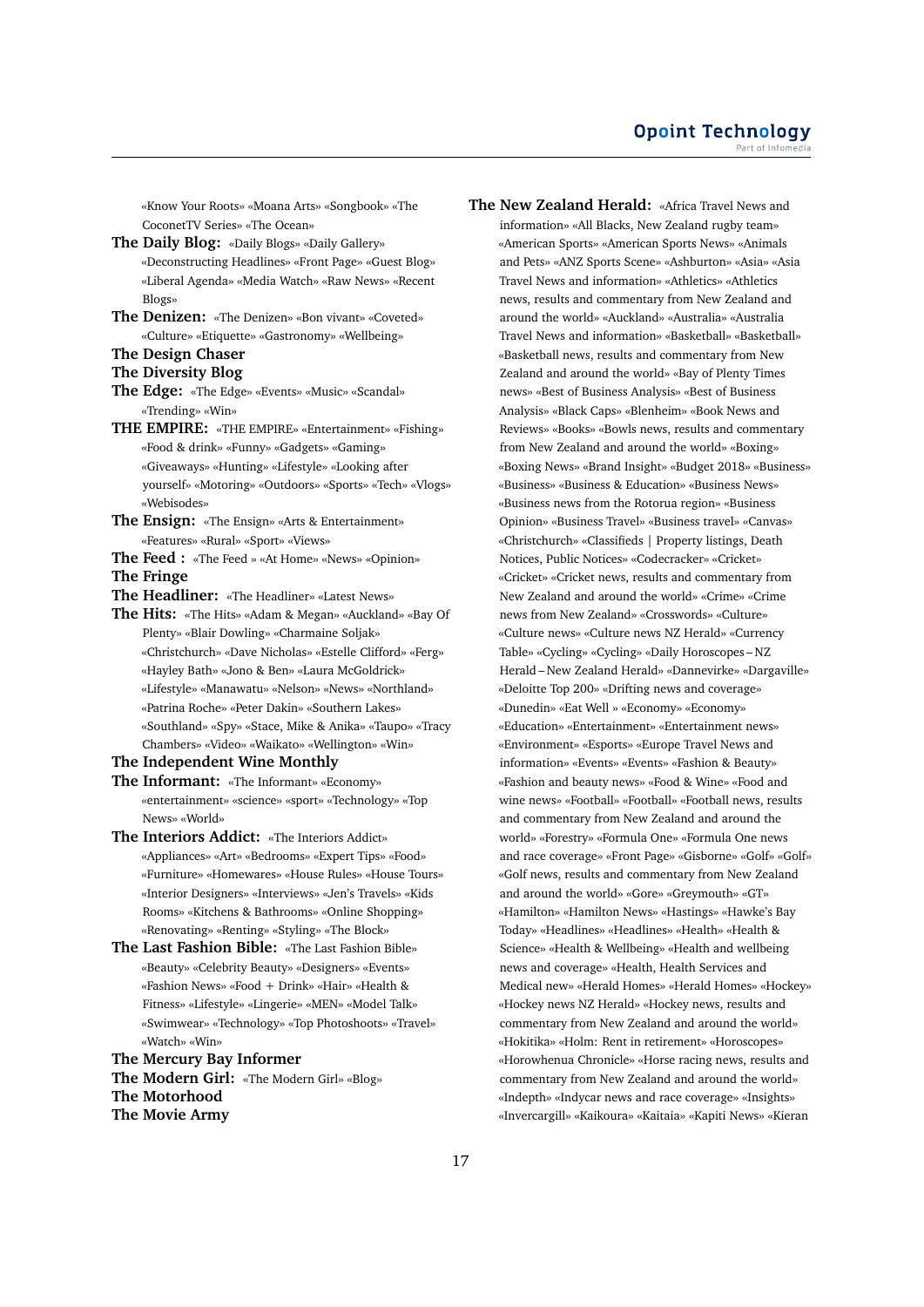Read to quit ABs» «Latest from Canvas Magazine» «Latest news from the Kapiti coast» «Law & Politics» «League» «League» «Levin» «Life & Style» «Lifestyle» «Lifestyle» «Lifestyle» «Lion Air disaster latest» «Lions rugby tour 2017 news» «Listen» «Local life, leisure and entertainment news from the Rotorua region» «Local opinion and community comment from the Rotorua region» «Local property news and classified listings from the Rotorua region» «Local, latest and breaking news from the Rotorua region» «Manawatu Guardian» «Maori» «Marine news – NZ Herald» «Masterton» «Middle East Travel News and information» «Mood of the Boardroom» «Motorcycling news and coverage» «Motorsport» «Motorsport» «Motorsport» «Motorsport news and race coverage» «Motueka» «Movie news and reviews» «Movies» «Music» «Music news and reviews» «Napier» «NASCAR news and race coverage» «National» «Nelson» «Netball» «Netball» «Netball news, results and commentary from New Zealand and around the world» «New Plymouth» «New Zealand Travel News and information» «news» «News video form NZ and around the world» «North, Central and South America Travel News and information» «Northern Advocate: News» «Northland Age» «NPC rugby» «NZ Domestic Cricket news» «NZ economy news» «NZ Herald Focus News Video» «Nz Herald Focus: News» «NZ Herald Local Focus» «NZ Herald Photos» «NZ Herald: New Zealand's Latest News, Business, Sport, Weather, Entertainment, Politics» «NZ Herald: New Zealand's Latest News, Business, Sport, Weather, Entertainment, Politics» «NZ Herald: New Zealand's Latest News, Business, Sport, Weather, Entertainment, Politics» «NZ Motorsport» «NZ Regional News» «Oamaru» «Opinion» «Opinion» «Opinion» «Pacific Islands Travel News and information» «Palmerston North» «Paraparaumu» «Personal Finance» «Personal finance news and information» «Politics» «Politics, latest political news and analysis» «Premium & Indepth» «Premium Sport» «Promotions» «Property» «Property» «Property – New Zealand Herald» «Property News» «Public service» «Puzzles & Quizzes» «Queenstown» «Quizzes New Zealand Herald» «rachel-canning» «Racing» «Racing» «Rallying» «Rallying news and coverage» «Recipes» «Reefton» «Relationships» «Relationships, Family, Parenting, Love & Sex News» «Restaurant Reviews» «Rotorua» «Rugby» «Rugby» «Rugby Championship news and coverage» «Rugby league news, results and commentary from New Zealand and around the world» «Rugby news, results, live scores and commentary from New Zealand and around the world» «Sailing news, results and commentary from New

Zealand and around the world» «Science» «Sideswipe» «Six Nations rugby news, fixtures, live scores and coverage» «Small Business» «Small business» «Small business news, information and advice» «Small business news, information and advice – Business – NZ Herald» «Soccer» «Speedway news and race coverage» «Sponsered Stories» «Sponsored Stories» «Sport» «Sport» «Sport & Adventure» «Sports news and results from the Rotorua region» «Stratford Press» «Sudoku» «Suffrage» «Super Rugby» «Super Rugby news, fixtures, results, and live scores» «TAB – The Odds» «Taumarunui» «Taupo» «Tauranga» «Te Awamutu Courier» «Te Kuiti» «Technology» «Technology, IT news, information and reviews» «Television» «Television news and reviews» «Tennis» «Tennis» «Tennis news, results and commentary from New Zealand and around the world» «Thames» «The life of James Fleet» «The Vision is Clear» «Timaru» «Tokoroa» «Trailblazers» «Travel» «Travel news, holidays, destinations and information from New Zealand and around the world» «Triathlon news, results and commentary from New Zealand and around the world» «UFC» «UFC» «V8 Supercars» «V8 Supercars news and coverage» «Video» «Video» «Wanaka» «Wanganui Chronicle» «Wellington» «Westport» «Whakatane» «Whanganui» «Whanganui» «Whangarei» «Wordsearch» «World» «World and international news and analysis» «Yachting» «Your Business» «Your Money» «Your Views»

- **The News:** «Arts & Entertainment» «Business Features» «Community» «Home» «News» «Sport»
- **The Oh Nine:** «Home»

**The Pantograph Punch:** «The Pantograph Punch»

**The Platform :** «The Platform»

**The Press NZ:** «The Press NZ» «A Great Place To Be» «Art & Stage» «Business» «Business Rss» «Cafe Chat» «Christchurch life» «Christchurch Music» «Dress» «Eat & Drink» «National» «News» «Opinion» «Reviews» «Sport» «Summer Starter» «Technology» «Theatre» «Visual Art» «World»

**The Record:** «The Record» «News»

- **The Register Newzealand:** «The Register Newzealand» «Checkout» «Design» «Features» «News» «Opinion» «Property» «Social scoreboard» «Technology» «Who's Where»
- **The Reimaru Files:** «» «Android» «Anime» «Cool stuff» «Event news» «Feature» «Figure news» «Gadget news» «Gaming news» «Geek» «Gundam» «Gunpla» «Indie» «Mecha» «Mmo» «Mobile» «Pc» «Ps4» «Ps5» «Reviews» «Switch» «Tech» «Tech» «Xbox series x»

**The Residents**

**The Rock NZ**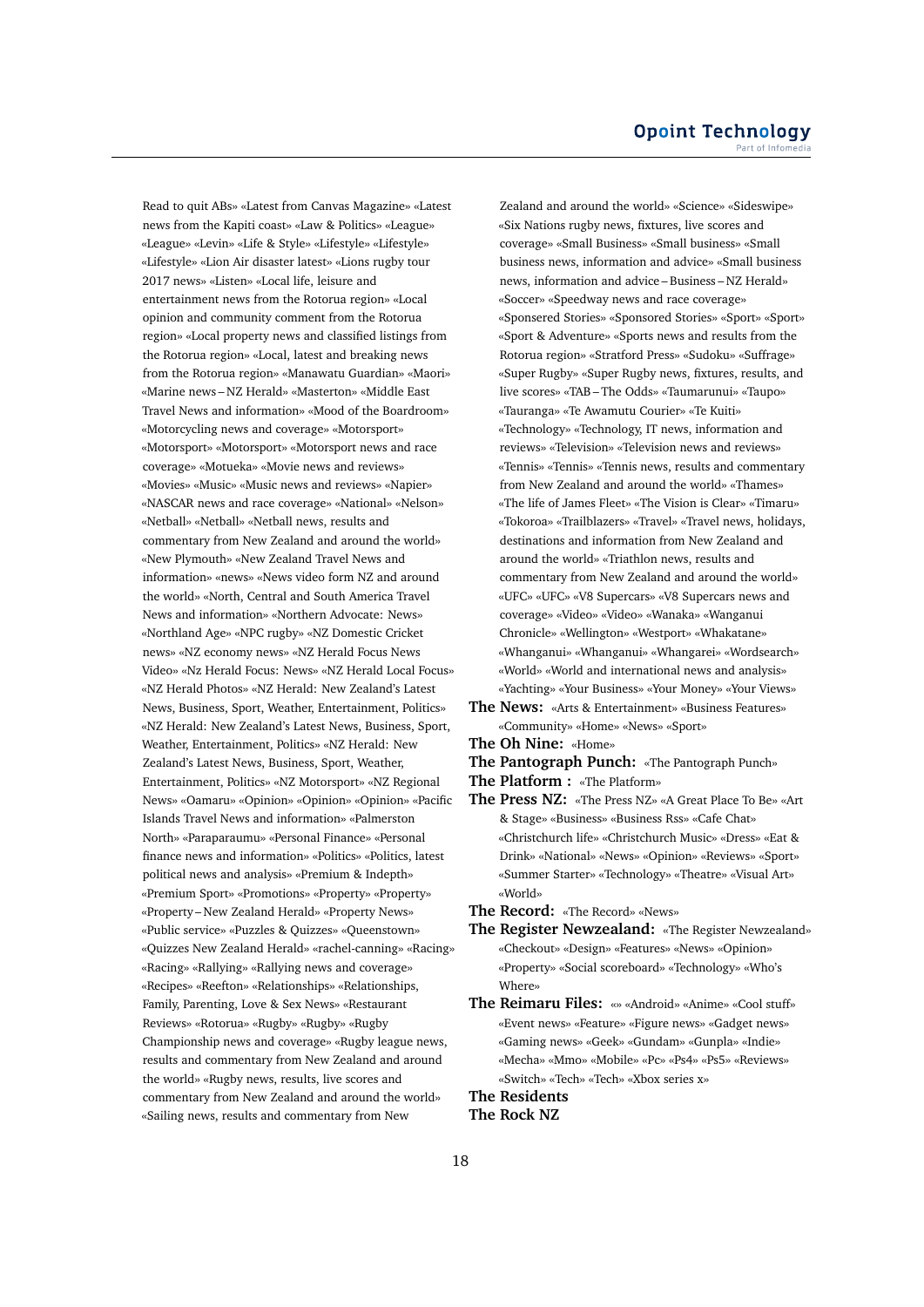**The Silver Bullet:** «Home» «News»

- **The Sleek Avenue**
- **The Sound:** «All Win» «Features» «News» «Win»
- **The Southland App**
- **The Speakeasy:** «The Speakeasy» «Entertainment» «Fashion» «Film» «Lifestyle» «Spotlight» «Theatre» «Watch» «Watch and Listen»
- **The Spinoff:** «sinaAds» «Art» «Books» «Business» «Covid-19» «Food» «Gaming» «Home» «Live Updates» «Media & society» «Money» «Music» «Opinion» «Parents» «Partners» «Politics» «Politics» «Science» «Simon pound» «Society» «Sports» «Television» «Travel» «Ātea»
- **The Standard:** «The Standard» «Economy» «Environment» «International» «Media» «Politics» «Social issues»
- **The Style Insider**
- **The Treasury:** «News»
- **The University of Auckland:** «The University of Auckland» «Arts» «Auckland Bioengineering Institute» «Business School» «Business school» «Creative Arts and Industries» «Education and Social Work» «Education: News» «Engineering» «Law» «Liggins Institute» «Liggins Institute» «Medical and Health Sciences» «News» «News» «News» «Opinion» «Science»
- **The University of Waikato:** «Home» «News & Events» «Press Releases» «Research & Expertise» «Student Experience» «Study at Waikato»
- **The Waikato Independent:** «The Waikato Independent» «Balloon festival» «City view» «Maadi Regatta» «Our schools» «Sports»
- **The Wanaka App:** «The Wanaka App» «News»
- **The Warehouse:** «Press»
- **The Weekend Sun:** «Art & Creativity» «Blogs» «Business» «Business» «City Life» «Competitions» «Council» «Design & Build» «Entertainment» «Environment» «Fashion» «Features» «Food» «Food» «Gardening» «Health & Beauty» «Health & Beauty» «Home» «Home & Living» «Kids Corner» «Letters» «Life + Style» «Local News» «News» «Oh Baby!» «Pets» «Sport» «Travel»
- **The Wine Writer:** «The Wine Writer» «Blog»
- **The Yoga Connection**
- **Thebit:** «Thebit» «Best» «Deep dive» «News» «Opinion» «People» «Reviews»
- **theglobalindian.co..nz:** «theglobalindian.co..nz» «Bollywood» «Books» «Business» «Food» «Health» «Immigration» «Lifestyle» «News» «Relationships» «Sex» «Study Abroad» «Travel» «Work Abroad»

# **Theoptimist**

**theshout.co..nz:** «theshout.co..nz» «Beer and Cider News» «Events» «Mixer News» «News» «RTD News» «Spirits News» «Wine News»

**ThisNZlife:** «ThisNZlife» «Our Animals» «Our Food» «Our Land» «Our Life» «Our People» «Our Travel»

**Thisquality**

- **Thomson Reuters New Zealand:** «Thomson Reuters New Zealand» «Research and Know-How»
- **Thread:** «Art» «Beauty» «Culture» «Fashion» «Fashion Industry» «Fashion shows» «Film» «Food» «Hair» «Home» «Kids» «Lingerie» «Makeup» «Music» «NZ Fashion Week» «Skincare» «Street Style» «Travel» «Trendwatch»

**ThreeNow**

- **Timaru Courier:** «Timaru Courier» «Arts & Entertainment» «Community» «Features» «Rural» «Sport» «Views»
- **Timaru Herald:** «Timaru Herald» «Life» «National» «News» «Opinion» «Sport» «Timaru Herald : National»

# **Timaru Presbyterian Parish**

- **Times Live:** «Agnew's Angle» «Art | Entertainment» «Arts News & Events» «Book Reviews» «Business» «Dining» «Education» «Features» «Gardening» «Health & Beauty» «Home» «Ivans Blog» «Leisure» «Lifestyle» «Local Voice» «News» «Opinion» «Politics» «Professional» «Readers' Letters» «Reviews» «Sports» «Sports News» «Whats On» «Win!»
- **TMM Online The Mortgage Magazine:** «The Mortgage Magazine» «The Mortgage Magazine – News» «The Mortgage Magazine – News Bites» «The Mortgage Magazine – Property News»
- **Toast Magazine:** «Toast Magazine» «Beer» «Recipes» «Spirits» «Wine»
- **Today Fm:** «Today Fm» «Business» «Covid-19» «Entertainment» «Lifestyle» «National» «Opinion» «Podcasts» «Politics» «Rural» «Sport» «Technology» «Travel» «World»
- **Todd Muller:** «Todd Muller» «Media»
- **Together Journal:** «Together Journal» «Honeymoon»
- **Top Stories:** «Top Stories» «News and Media Releases» «Scholarships»
- **Top Tastes:** «Top Tastes» «Cafe's» «Cocktails» «Coffee» «Producers» «Recipes» «Restaurants» «Wine» «Wine» **Tots to Teens**

- **Tourism Business:** «Features» «Latest News»
- **Tourism New Zealand:** «Tourism New Zealand» «News»
- **Tourism New Zealand Business Events**
- **Tourism New Zealand Trade:** «Tourism New Zealand Trade» «News» «News» «News Updates» «Product Features» «Product Updates»
- **Tourism Ticker:** «Home» «Accommodation» «Activities» «Air» «An Operator's View» «Aoraki Mt Cook, Tekapo & Mackenzie» «Arrivals» «Auckland» «Audio» «Australia»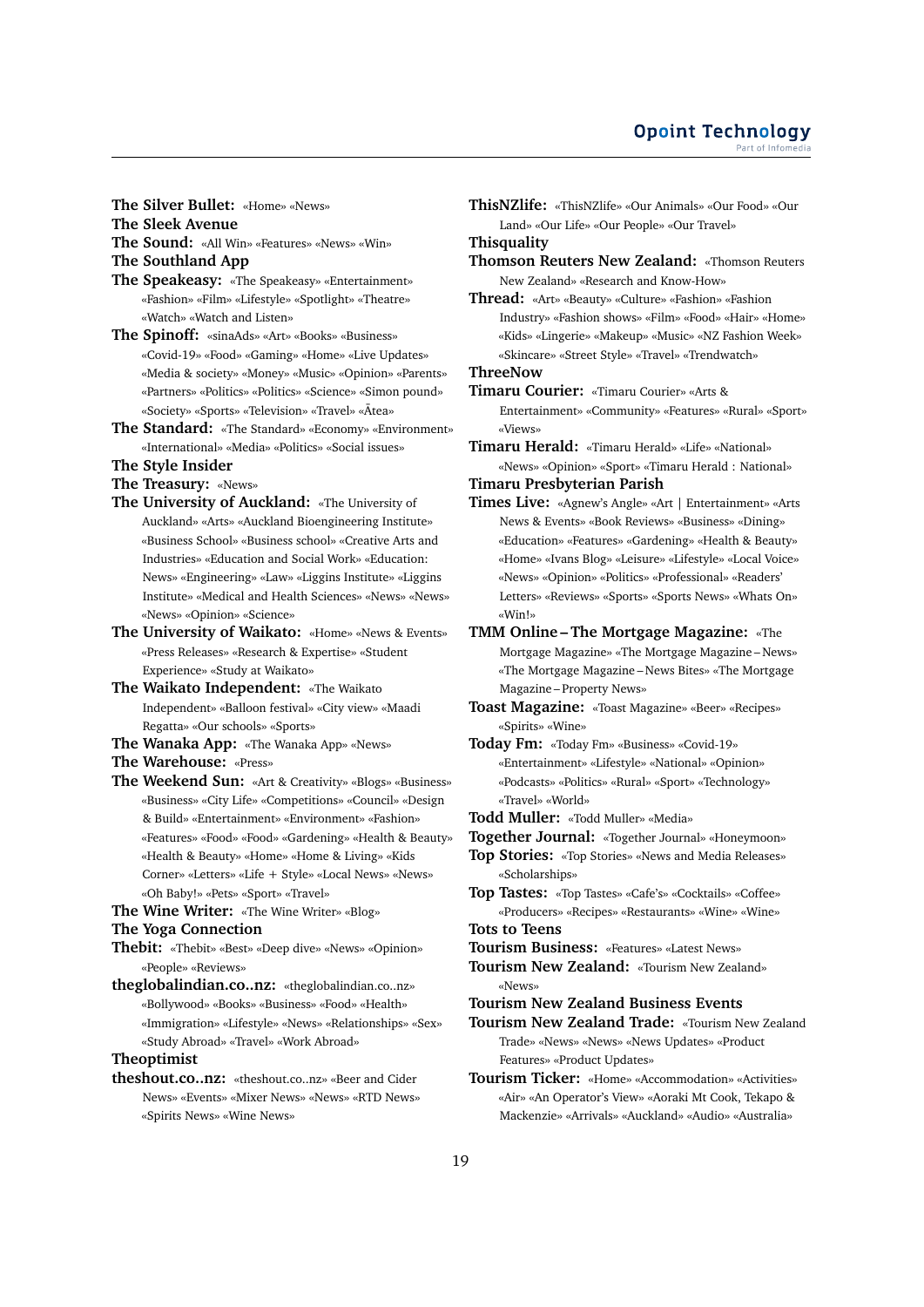«Aviation» «Awards» «B&B & Non-commercial» «Bus & Coach» «Buy Side/Sell Side» «China» «Christchurch & Canterbury» «Convention Activity» «Coromandel & Bay of Plenty» «Corporate & Results» «Cruise» «Data» «Deals» «Dunedin & Otago» «Environment & Conservation» «Features» «Ferry & Rail» «Fiordland & Southland» «From the Regions» «Guest Nights & Occupancy» «Hawkes Bay & Gisborne» «Holiday Parks & Camping» «Hospitality & Retail» «Hotels & Motels» «Infrastructure» «International Travel Summit» «International Women's Day» «Investment & Finance» «ITB Berlin» «Kaikoura» «Kaikoura Earthquake» «Land» «Lions 2017» «Luxury & Lodges» «Marlborough» «Māori» «Nelson Tasman» «Northland» «NZ Cruise Association Conference» «NZ Hotel Industry Conference» «Opinion» «People» «Products & Campaigns» «Queenstown & Wanaka» «Regulation & Policy» «Rental» «Research & Reports» «Rotorua» «Roundup» «Snow» «Spending» «Taranaki» «Taupo & Ruapehu» «Technology» «Transport» «Travel» «Trenz» «Video» «Waikato & King Country» «Water» «Wednesday Letter» «Wellington & Wairarapa» «West Coast» «Whanganui & Manawatu» «World Masters Games 2017»

- **TP Plus:** «Arts & Music» «COMMUNITY» «ENTERTAINMENT» «Home» «NEWS» «SPORT»
- **Trade Me:** «community» «Property News»
- **Tradedoubler:** «Tradedoubler» «Blog» «Press»

**Transport Talk NZ:** «Transport Talk NZ» «News»

**Transtasman.co..nz:** «Rss»

- **Travelinc:** «Airline Updates» «Cruise Updates» «Home» «Hot Off The Press» «Paparazzo»
- **TravelTalk NZ:** «TravelTalk NZ» «Airline News» «Airport News» «Flight Reviews» «Frequent Flyer News» «General Travel News» «Hotel Reviews» «News & Opinion» «Reviews & Tips» «Status Matches» «Travel Tips»

### **Truck Journal**

**Tuanz:** «Blog»

**UC:** «Events» «News»

UkrMedia (cатира)**:** «UkrMedia (cатира)» «Анекдоти» «Ветеринари назвали причини, через якi собака почала їсти землю» «Внучка Софiї Ротару виставила яскравi кадри з бабусиного дня народження» «Гороскоп на 11 серпня 2020 для всiх знакiв Зодiаку» «Гороскопи» «Дорога та дешева антивiкова косметика: в чому рiзниця i чи варто переплачувати» «Дiвчина наказала хлопцевi позбутися вiд собаки — i вiн, помiркувавши, написав оголошення» «Здоров'я» «Знаки Зодiаку» «Кориснi поради» «Кориснi поради щодо пiдготовки льоху для зберiгання врожаю»

«Культура» «Навiть собаки слiдкують за своєю фiгурою — розумна собачка з задоволенням тренується зi своєю господинею в спортзалi» «Надзвичайнi подiї» «Найпопулярнiшi новини» «Неймовiрна iсторiя» «Нiжна запiканка з кабачка» «Останнi новини» «Пам'ятаєте сестри-близнючки, якi народилися з рiзним кольором шкiри — вони вже 23-рiчнi красунi» «Показати ще» «Помилки, через якi ваша випiчка є невдалою, i до чого тут режим конвекцiї» «Помилки, через якi утворюється бiлий розсiл в банцi з огiрками пiсля їх засолювання» «Реальнi знiмки Марса перетворили в документальний 4K-фiльм» «Рецепт приготування сирникiв якi пишнi й нiжнi як хмарка» «Рецепт смаженого омлета з ситною начинкою» «Снiданок, який на думку дiєтологiв, найкориснiший для здоров'я» «Стрiчка новин» «Супер смачний рецепт запiканки з кабачкiв, фаршу i сиру — всi в захватi вiд цього лiтнього блюда» «Тварини» «Топ-9 ознак того, що ваш педикюр зроблений майстром неправильно» «У Великобританiї кiт Гарфiлд втiк вiд своїх нових власникiв i пiвтора мiсяцi добирався до колишнiх» «Україна» «Чому маринований iмбир рожевого кольору» «Чому пiдковдра з'їдає речi при праннi в автомат машинi, i як з цим боротися» «Яким людям протипоказанi раннi пiдйоми — вiдповiдь вчених»

# **Umbrellar Connect**

**Uncensored Magazine**

**Undertheradar.co..nz:** «Undertheradar.co..nz» «Interviews» «Music charts» «News»

**Universitiesnz:** «Universitiesnz» «News & publications»

**University of Otago:** «University of Otago» «Events» «Humanities» «News» «Otago Connection» «Pubhealthexpert» «Visit the Newsroom»

**Uno:** «Uno» «Play»

**Urban List NZ:** «Urban List NZ» «A list» «Best Of Guides» «Career-and-money» «Competitions» «Entertainment» «Food & Drink» «Health-and-beauty» «Style & Design» «Sustainability» «Things-to-do» «Travel»

**Urbismagazine:** «Blog» «Competitions» «Designday» «Home» «News» «Objects» «People» «Places» «Spaces»

**Vanglaini:** «Vanglaini»

**Velocity News:** «Home»

- **Verve Magazine:** «Verve Magazine» «Art» «Culture» «Fashion & Beauty» «Food & wine» «Home & Design» «Lifestyle» «Out & about» «People» «Travel»
- **Victoria University of Wellington:** «Victoria University of Wellington» «News»